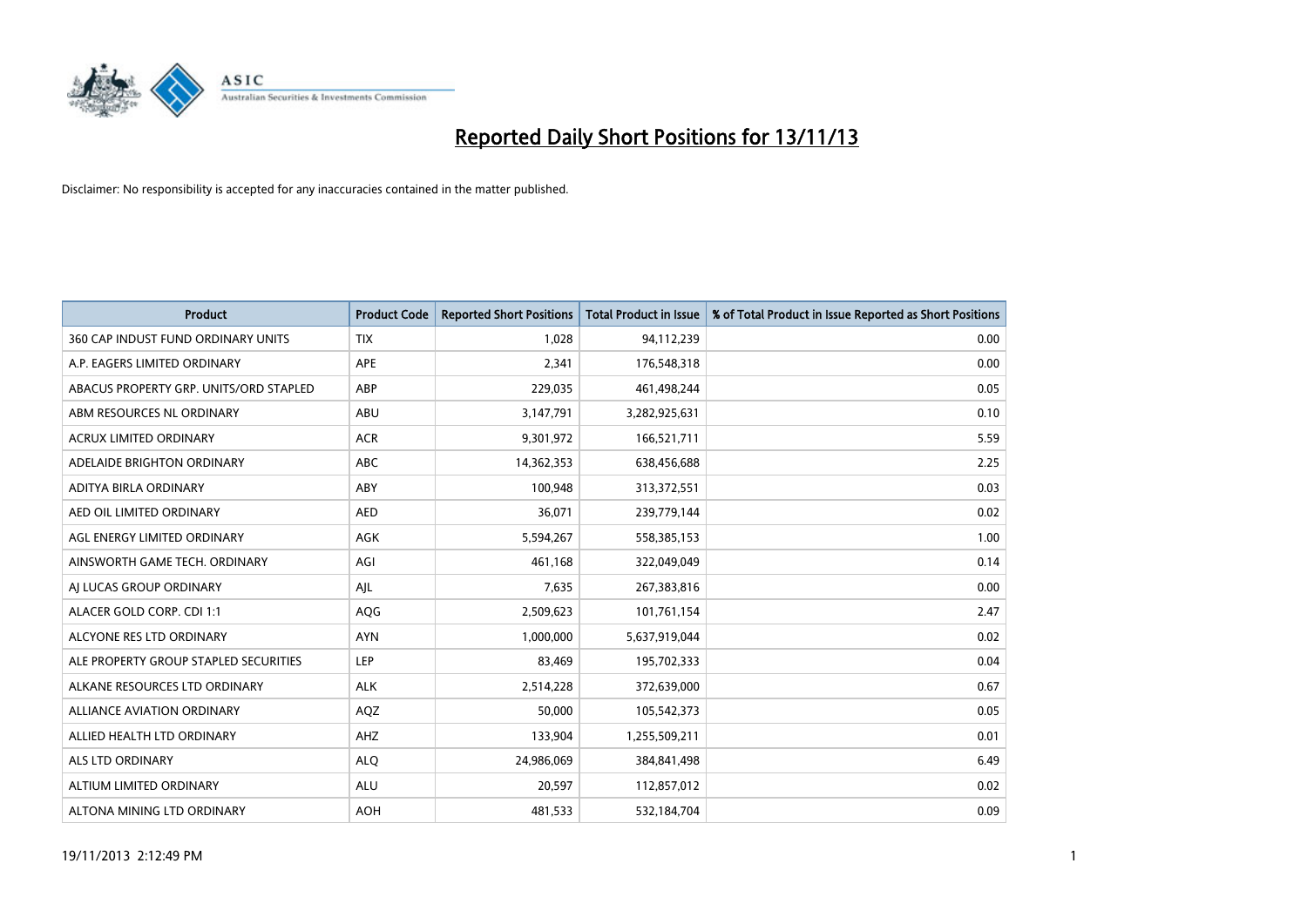

| <b>Product</b>                          | <b>Product Code</b> | <b>Reported Short Positions</b> | <b>Total Product in Issue</b> | % of Total Product in Issue Reported as Short Positions |
|-----------------------------------------|---------------------|---------------------------------|-------------------------------|---------------------------------------------------------|
| ALUMINA LIMITED ORDINARY                | <b>AWC</b>          | 169,399,622                     | 2,806,225,615                 | 6.04                                                    |
| AMALGAMATED HOLDINGS ORDINARY           | AHD                 | 22,353                          | 157,809,687                   | 0.01                                                    |
| AMCOM TELECOMM. ORDINARY                | AMM                 | 939,353                         | 244,557,101                   | 0.38                                                    |
| AMCOR LIMITED ORDINARY                  | AMC                 | 4,503,145                       | 1,206,684,923                 | 0.37                                                    |
| AMP LIMITED ORDINARY                    | AMP                 | 30,047,796                      | 2,957,737,964                 | 1.02                                                    |
| AMPELLA MINING ORDINARY                 | <b>AMX</b>          | 340,644                         | 248,000,493                   | 0.14                                                    |
| ANSELL LIMITED ORDINARY                 | <b>ANN</b>          | 6,429,351                       | 130,648,660                   | 4.92                                                    |
| ANTARES ENERGY LTD ORDINARY             | AZZ                 | 247,549                         | 255,000,000                   | 0.10                                                    |
| ANZ BANKING GRP LTD ORDINARY            | ANZ                 | 4,782,224                       | 2,743,664,614                 | 0.17                                                    |
| APA GROUP STAPLED SECURITIES            | <b>APA</b>          | 11,361,333                      | 835,750,807                   | 1.36                                                    |
| APN NEWS & MEDIA ORDINARY               | <b>APN</b>          | 16,542,707                      | 661,526,586                   | 2.50                                                    |
| AQUARIUS PLATINUM. ORDINARY             | <b>AOP</b>          | 6,832,493                       | 486,851,336                   | 1.40                                                    |
| AQUILA RESOURCES ORDINARY               | <b>AQA</b>          | 14,040,905                      | 411,804,442                   | 3.41                                                    |
| ARAFURA RESOURCE LTD ORDINARY           | <b>ARU</b>          | 8,367                           | 441,270,644                   | 0.00                                                    |
| ARB CORPORATION ORDINARY                | <b>ARP</b>          | 1,536,070                       | 72,481,302                    | 2.12                                                    |
| ARDENT LEISURE GROUP STAPLED SECURITIES | AAD                 | 2,508,447                       | 405,055,708                   | 0.62                                                    |
| ARENA REIT ORDINARY UNITS               | <b>ARF</b>          | 11,547                          | 206,342,963                   | 0.01                                                    |
| ARISTOCRAT LEISURE ORDINARY             | ALL                 | 9,069,152                       | 551,418,047                   | 1.64                                                    |
| ARRIUM LTD ORDINARY                     | ARI                 | 32,765,728                      | 1,361,469,008                 | 2.41                                                    |
| ASCIANO LIMITED ORDINARY                | <b>AIO</b>          | 8,599,314                       | 975,385,664                   | 0.88                                                    |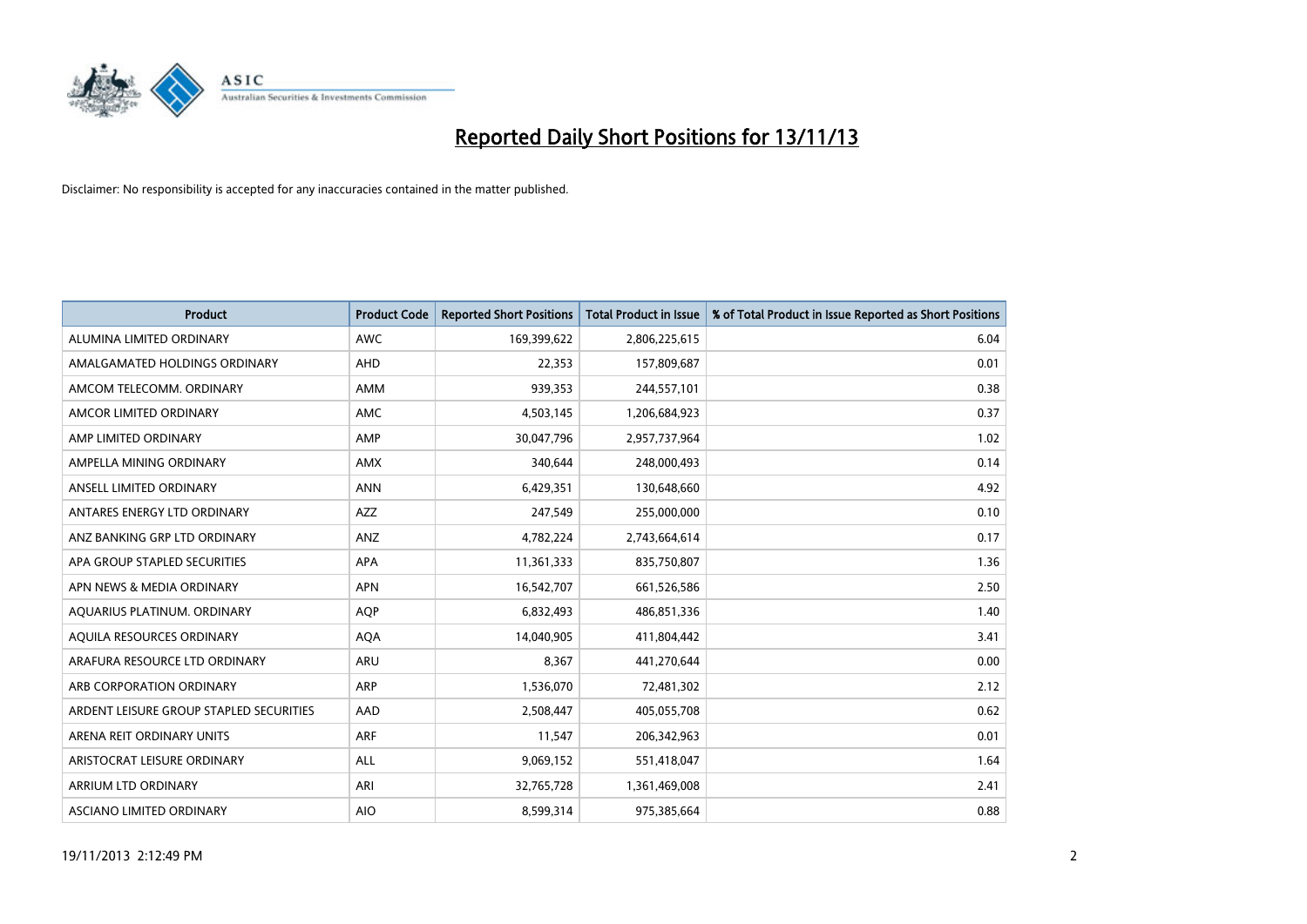

| <b>Product</b>                            | <b>Product Code</b> | <b>Reported Short Positions</b> | <b>Total Product in Issue</b> | % of Total Product in Issue Reported as Short Positions |
|-------------------------------------------|---------------------|---------------------------------|-------------------------------|---------------------------------------------------------|
| ASG GROUP LIMITED ORDINARY                | <b>ASZ</b>          | 1,341,613                       | 206,720,839                   | 0.65                                                    |
| ASPEN GROUP ORD/UNITS STAPLED             | <b>APZ</b>          | 65,665                          | 119,946,366                   | 0.05                                                    |
| ASTRO JAP PROP GROUP STAPLED US PROHIBIT. | AJA                 | 42,167                          | 67,211,752                    | 0.06                                                    |
| ASX LIMITED ORDINARY                      | ASX                 | 3,523,943                       | 193,595,162                   | 1.82                                                    |
| ATLANTIC LIMITED ORDINARY                 | ATI                 | 50,000                          | 154,757,339                   | 0.03                                                    |
| ATLAS IRON LIMITED ORDINARY               | <b>AGO</b>          | 66,059,481                      | 915,496,158                   | 7.22                                                    |
| AUCKLAND INTERNATION ORDINARY             | AIA                 | 11,263                          | 1,322,564,489                 | 0.00                                                    |
| AURIZON HOLDINGS LTD ORDINARY             | AZJ                 | 2,741,082                       | 2,137,284,503                 | 0.13                                                    |
| <b>AURORA OIL &amp; GAS ORDINARY</b>      | <b>AUT</b>          | 6,965,214                       | 448,785,778                   | 1.55                                                    |
| AUSDRILL LIMITED ORDINARY                 | ASL                 | 17,972,371                      | 312,277,224                   | 5.76                                                    |
| AUSENCO LIMITED ORDINARY                  | AAX                 | 1,495,356                       | 123,527,574                   | 1.21                                                    |
| <b>AUSTAL LIMITED ORDINARY</b>            | ASB                 | 676,296                         | 346,007,639                   | 0.20                                                    |
| AUSTBROKERS HOLDINGS ORDINARY             | <b>AUB</b>          | 30                              | 59,584,580                    | 0.00                                                    |
| AUSTIN ENGINEERING ORDINARY               | ANG                 | 458,029                         | 73,164,403                    | 0.63                                                    |
| AUSTRALAND PROPERTY STAPLED SECURITY      | <b>ALZ</b>          | 2,798,845                       | 578,324,670                   | 0.48                                                    |
| AUSTRALIAN AGRICULT. ORDINARY             | AAC                 | 4,578,839                       | 532,294,404                   | 0.86                                                    |
| AUSTRALIAN INFR LTD ORDINARY              | <b>AIX</b>          | 3,654,643                       | 620,733,944                   | 0.59                                                    |
| AUSTRALIAN PHARM. ORDINARY                | API                 | 3,662,557                       | 488,115,883                   | 0.75                                                    |
| AUTOMOTIVE HOLDINGS ORDINARY              | <b>AHE</b>          | 283,732                         | 260,579,682                   | 0.11                                                    |
| AVIENNINGS LIMITED ORDINARY               | <b>AVJ</b>          | 69,999                          | 384,423,851                   | 0.02                                                    |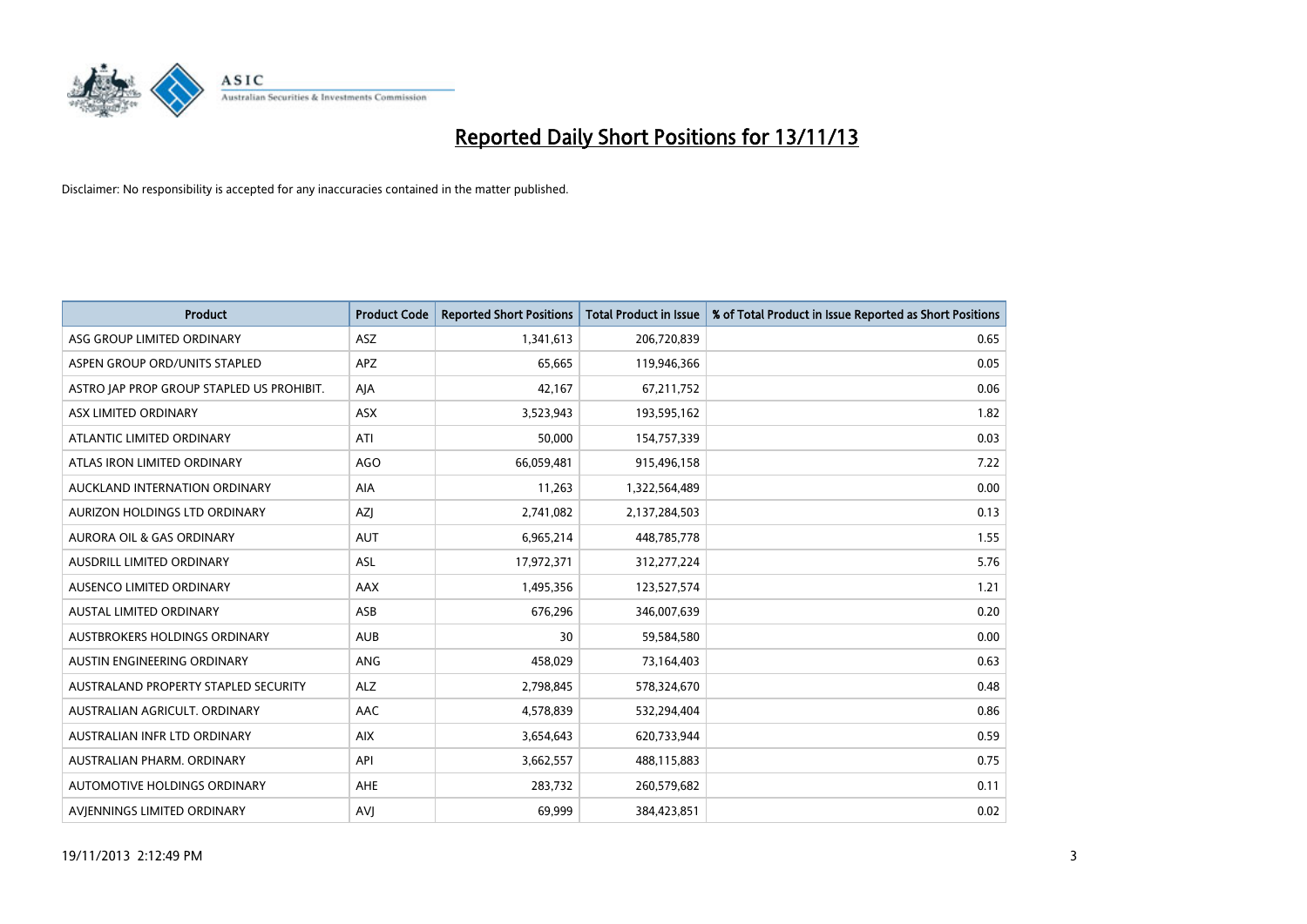

| <b>Product</b>                         | <b>Product Code</b> | <b>Reported Short Positions</b> | <b>Total Product in Issue</b> | % of Total Product in Issue Reported as Short Positions |
|----------------------------------------|---------------------|---------------------------------|-------------------------------|---------------------------------------------------------|
| AWE LIMITED ORDINARY                   | <b>AWE</b>          | 1,007,623                       | 522,116,985                   | 0.19                                                    |
| BANDANNA ENERGY ORDINARY               | <b>BND</b>          | 19,238,928                      | 528,481,199                   | 3.64                                                    |
| BANK OF QUEENSLAND. ORDINARY           | <b>BOQ</b>          | 2,279,809                       | 319,809,993                   | 0.71                                                    |
| <b>BASE RES LIMITED ORDINARY</b>       | <b>BSE</b>          | 6,640,951                       | 561,840,029                   | 1.18                                                    |
| BATHURST RES NZ LTD ORDINARY           | <b>BRL</b>          | 23,243,274                      | 821,457,725                   | 2.83                                                    |
| <b>BC IRON LIMITED ORDINARY</b>        | <b>BCI</b>          | 9,063                           | 123,778,630                   | 0.01                                                    |
| BEACH ENERGY LIMITED ORDINARY          | <b>BPT</b>          | 19,200,407                      | 1,277,533,962                 | 1.50                                                    |
| BEADELL RESOURCE LTD ORDINARY          | <b>BDR</b>          | 37,895,025                      | 790,727,280                   | 4.79                                                    |
| BEGA CHEESE LTD ORDINARY               | <b>BGA</b>          | 385,581                         | 151,866,050                   | 0.25                                                    |
| BENDIGO AND ADELAIDE ORDINARY          | <b>BEN</b>          | 13,546,633                      | 409,961,672                   | 3.30                                                    |
| BERKELEY RESOURCES ORDINARY            | <b>BKY</b>          | 113,023                         | 179,393,323                   | 0.06                                                    |
| <b>BHP BILLITON LIMITED ORDINARY</b>   | <b>BHP</b>          | 7,201,641                       | 3,211,691,105                 | 0.22                                                    |
| <b>BILLABONG ORDINARY</b>              | <b>BBG</b>          | 18,213,690                      | 478,944,292                   | 3.80                                                    |
| <b>BIONOMICS LIMITED ORDINARY</b>      | <b>BNO</b>          | 232,521                         | 412,155,924                   | 0.06                                                    |
| <b>BLACKMORES LIMITED ORDINARY</b>     | <b>BKL</b>          | 13,510                          | 17,046,024                    | 0.08                                                    |
| BLACKTHORN RESOURCES ORD US PROHIBITED | <b>BTR</b>          | 886,288                         | 164,285,950                   | 0.54                                                    |
| <b>BLUESCOPE STEEL LTD ORDINARY</b>    | <b>BSL</b>          | 7,231,327                       | 558,733,728                   | 1.29                                                    |
| <b>BOART LONGYEAR ORDINARY</b>         | <b>BLY</b>          | 43,787,949                      | 461,163,412                   | 9.50                                                    |
| <b>BOOM LOGISTICS ORDINARY</b>         | <b>BOL</b>          | 99.999                          | 474,868,764                   | 0.02                                                    |
| <b>BORAL LIMITED, ORDINARY</b>         | <b>BLD</b>          | 46,364,833                      | 778,739,826                   | 5.95                                                    |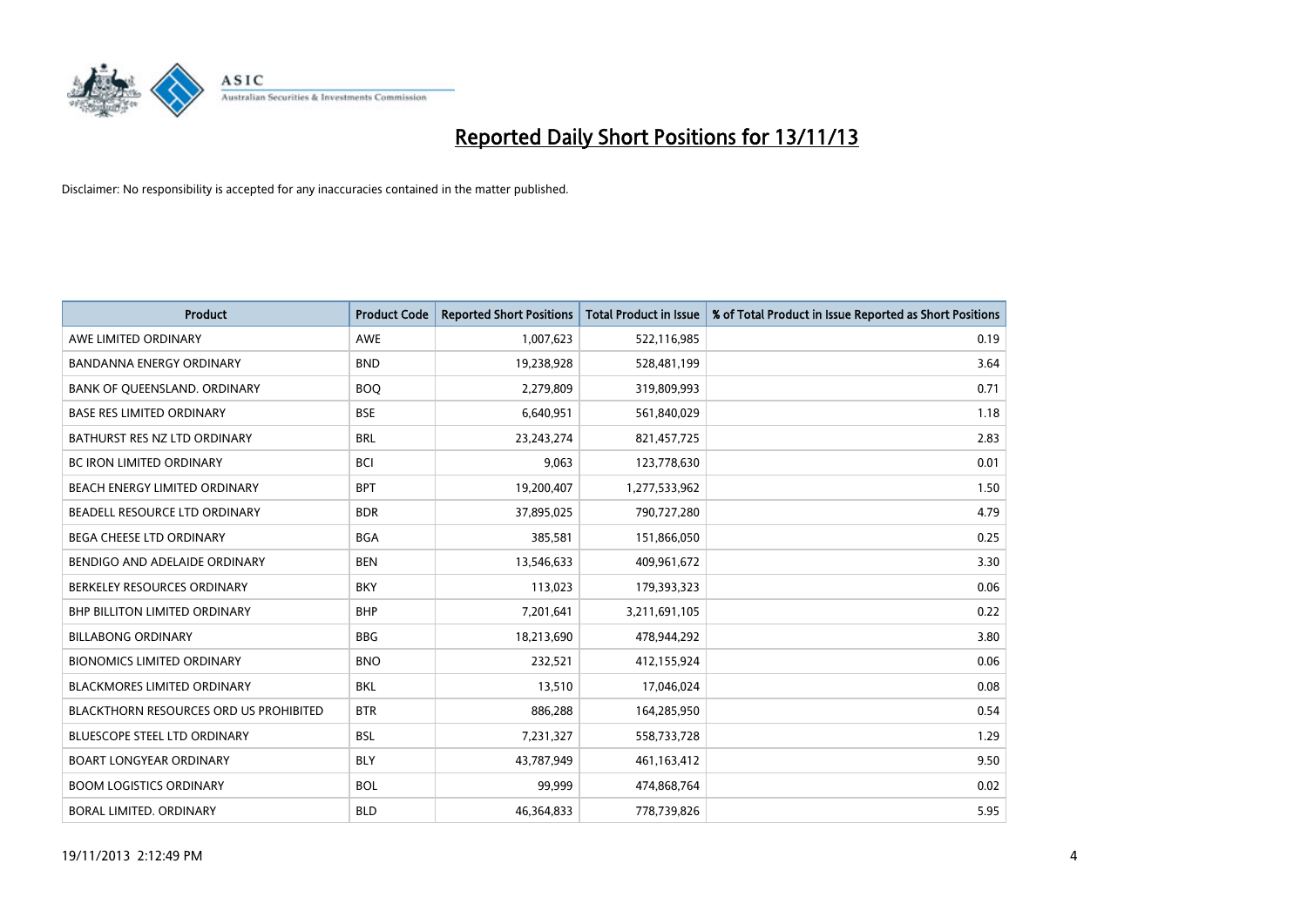

| <b>Product</b>                       | <b>Product Code</b> | <b>Reported Short Positions</b> | <b>Total Product in Issue</b> | % of Total Product in Issue Reported as Short Positions |
|--------------------------------------|---------------------|---------------------------------|-------------------------------|---------------------------------------------------------|
| <b>BRADKEN LIMITED ORDINARY</b>      | <b>BKN</b>          | 19,287,166                      | 169,240,662                   | 11.40                                                   |
| <b>BRAMBLES LIMITED ORDINARY</b>     | <b>BXB</b>          | 2,635,793                       | 1,558,808,990                 | 0.17                                                    |
| BREVILLE GROUP LTD ORDINARY          | <b>BRG</b>          | 2,585,181                       | 130,095,322                   | 1.99                                                    |
| BRICKWORKS LIMITED ORDINARY          | <b>BKW</b>          | 140,490                         | 148,038,996                   | 0.09                                                    |
| <b>BUCCANEER ENERGY LTD ORDINARY</b> | <b>BCC</b>          | 379,833                         | 2,398,671,956                 | 0.02                                                    |
| <b>BURU ENERGY ORDINARY</b>          | <b>BRU</b>          | 13,856,352                      | 298,365,707                   | 4.64                                                    |
| <b>BWP TRUST ORDINARY UNITS</b>      | <b>BWP</b>          | 2,948,835                       | 627,165,919                   | 0.47                                                    |
| <b>CABCHARGE AUSTRALIA ORDINARY</b>  | CAB                 | 15,702,599                      | 120,430,683                   | 13.04                                                   |
| CALTEX AUSTRALIA ORDINARY            | <b>CTX</b>          | 1,810,126                       | 270,000,000                   | 0.67                                                    |
| CAPE LAMBERT RES LTD ORDINARY        | <b>CFE</b>          | 19,764                          | 675,809,769                   | 0.00                                                    |
| <b>CAPITOL HEALTH ORDINARY</b>       | CAJ                 | 115,079                         | 430,799,793                   | 0.03                                                    |
| CARABELLA RES LTD ORDINARY           | <b>CLR</b>          | 100,000                         | 158,236,547                   | 0.06                                                    |
| <b>CARBON ENERGY ORDINARY</b>        | <b>CNX</b>          | 6,799                           | 1,150,931,288                 | 0.00                                                    |
| <b>CARDNO LIMITED ORDINARY</b>       | CDD                 | 7,450,257                       | 145,507,042                   | 5.12                                                    |
| CARNARVON PETROLEUM ORDINARY         | <b>CVN</b>          | 734                             | 937,796,875                   | 0.00                                                    |
| CARSALES.COM LTD ORDINARY            | <b>CRZ</b>          | 2,991,296                       | 237,678,965                   | 1.26                                                    |
| <b>CASH CONVERTERS ORDINARY</b>      | CCV                 | 5,869,222                       | 426,302,767                   | 1.38                                                    |
| CEDAR WOODS PROP. ORDINARY           | <b>CWP</b>          | 8,012                           | 73,732,683                    | 0.01                                                    |
| CENTRAL PETROLEUM ORDINARY           | <b>CTP</b>          | 520,507                         | 309,216,369                   | 0.17                                                    |
| <b>CERAMIC FUEL CELLS ORDINARY</b>   | <b>CFU</b>          | 991,102                         | 1,601,287,414                 | 0.06                                                    |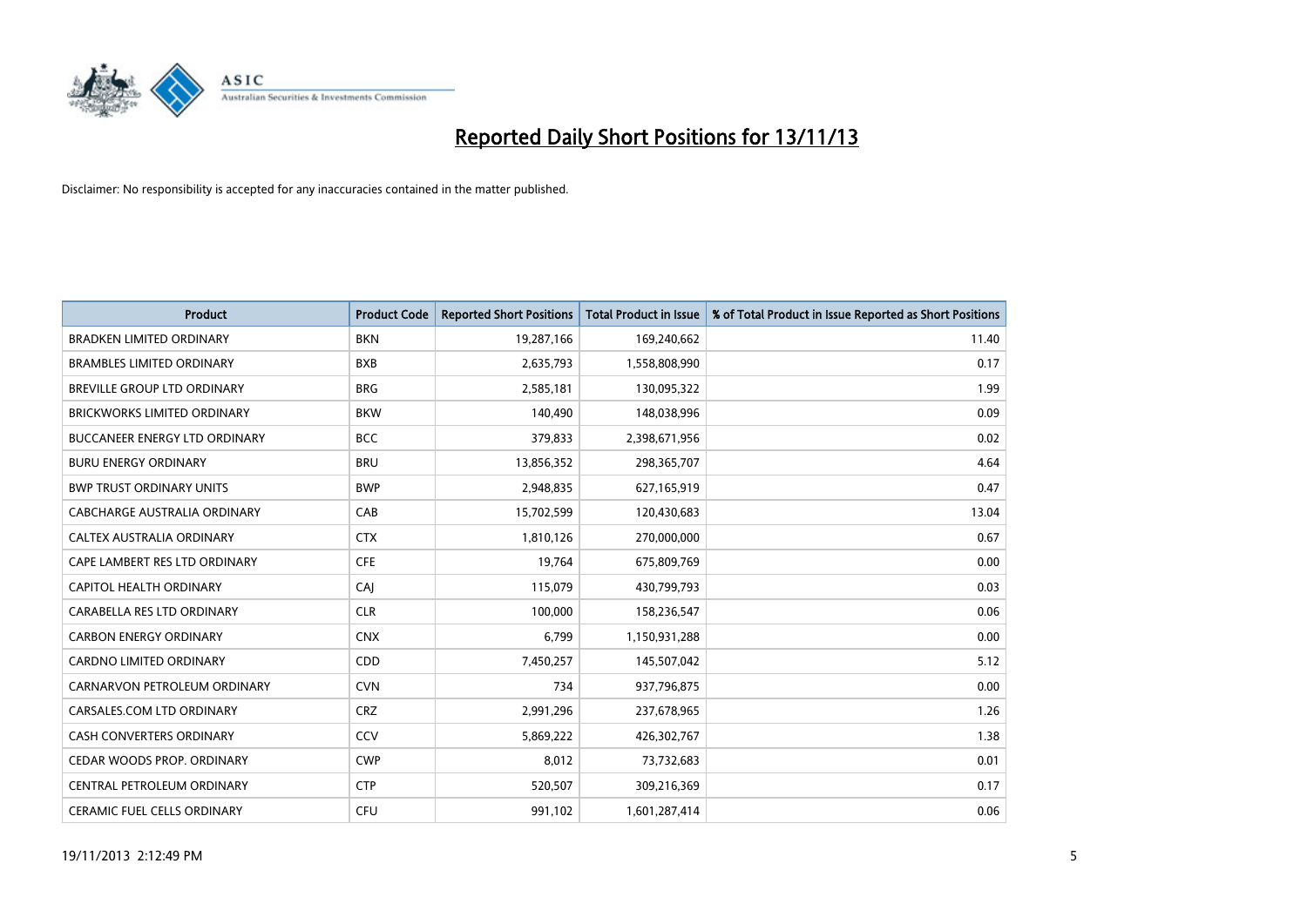

| <b>Product</b>                          | <b>Product Code</b> | <b>Reported Short Positions</b> | <b>Total Product in Issue</b> | % of Total Product in Issue Reported as Short Positions |
|-----------------------------------------|---------------------|---------------------------------|-------------------------------|---------------------------------------------------------|
| CFS RETAIL TRUST GRP STAPLED SECURITIES | <b>CFX</b>          | 60,822,702                      | 2,858,286,690                 | 2.13                                                    |
| CHALLENGER DIV.PRO. STAPLED UNITS       | <b>CDI</b>          | 44,952                          | 214,101,013                   | 0.02                                                    |
| CHALLENGER LIMITED ORDINARY             | <b>CGF</b>          | 1,000,301                       | 530,862,585                   | 0.19                                                    |
| CHARTER HALL GROUP STAPLED US PROHIBIT. | <b>CHC</b>          | 295,095                         | 309,068,171                   | 0.10                                                    |
| <b>CHARTER HALL RETAIL UNITS</b>        | <b>COR</b>          | 12,074,521                      | 341,843,880                   | 3.53                                                    |
| <b>CHORUS LIMITED ORDINARY</b>          | <b>CNU</b>          | 46,783                          | 396,369,767                   | 0.01                                                    |
| CITIGOLD CORP LTD ORDINARY              | <b>CTO</b>          | 153,427                         | 1,352,907,765                 | 0.01                                                    |
| <b>CLOUGH LIMITED ORDINARY</b>          | <b>CLO</b>          | 367,234                         | 777,438,039                   | 0.05                                                    |
| COAL OF AFRICA LTD ORDINARY             | <b>CZA</b>          | 426                             | 1,048,368,613                 | 0.00                                                    |
| <b>COALSPUR MINES LTD ORDINARY</b>      | <b>CPL</b>          | 8,581,659                       | 641,394,435                   | 1.34                                                    |
| COCA-COLA AMATIL ORDINARY               | <b>CCL</b>          | 18,523,601                      | 763,590,249                   | 2.43                                                    |
| <b>COCHLEAR LIMITED ORDINARY</b>        | <b>COH</b>          | 9,515,036                       | 57,062,020                    | 16.67                                                   |
| <b>COCKATOO COAL ORDINARY</b>           | <b>COK</b>          | 11,100,842                      | 886,294,158                   | 1.25                                                    |
| <b>CODAN LIMITED ORDINARY</b>           | <b>CDA</b>          | 935,675                         | 176,969,924                   | 0.53                                                    |
| COFFEY INTERNATIONAL ORDINARY           | <b>COF</b>          | 18,921                          | 255,833,165                   | 0.01                                                    |
| <b>COLLECTION HOUSE ORDINARY</b>        | <b>CLH</b>          | 987,900                         | 128,969,148                   | 0.77                                                    |
| COMMONWEALTH BANK, ORDINARY             | <b>CBA</b>          | 5,184,783                       | 1,611,928,836                 | 0.32                                                    |
| <b>COMMONWEALTH PROP ORDINARY UNITS</b> | <b>CPA</b>          | 6,160,366                       | 2,347,003,413                 | 0.26                                                    |
| <b>COMPASS RESOURCES ORDINARY</b>       | <b>CMR</b>          | 7,472                           | 1,403,744,100                 | 0.00                                                    |
| <b>COMPUTERSHARE LTD ORDINARY</b>       | <b>CPU</b>          | 13,001,393                      | 556,203,079                   | 2.34                                                    |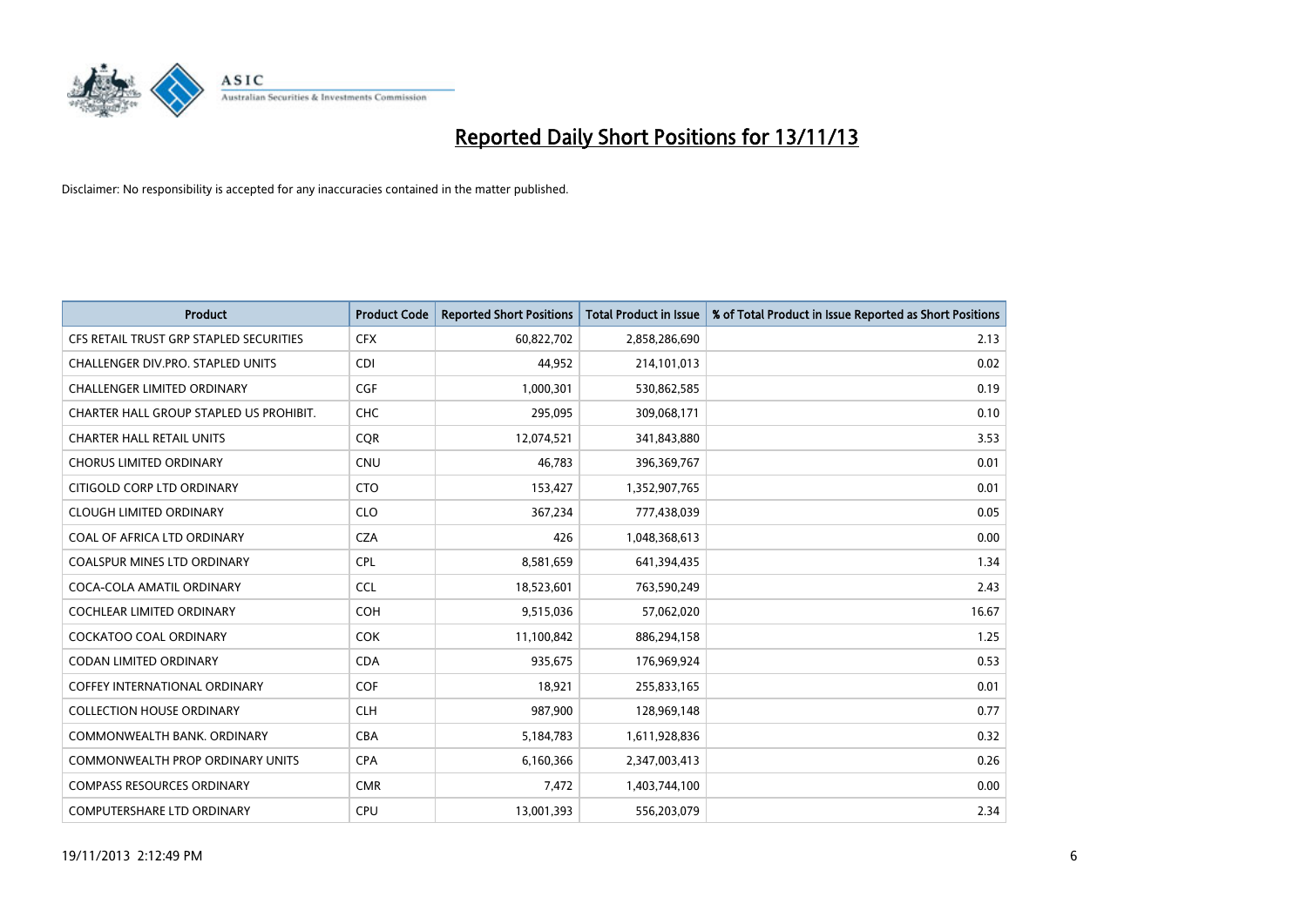

| <b>Product</b>                          | <b>Product Code</b> | <b>Reported Short Positions</b> | <b>Total Product in Issue</b> | % of Total Product in Issue Reported as Short Positions |
|-----------------------------------------|---------------------|---------------------------------|-------------------------------|---------------------------------------------------------|
| <b>COOPER ENERGY LTD ORDINARY</b>       | <b>COE</b>          | 297,490                         | 329,235,509                   | 0.09                                                    |
| CORP TRAVEL LIMITED ORDINARY            | <b>CTD</b>          | 238,636                         | 78,246,245                    | 0.30                                                    |
| <b>CREDIT CORP GROUP ORDINARY</b>       | <b>CCP</b>          | 29,113                          | 46,131,882                    | 0.06                                                    |
| <b>CROMWELL PROP STAPLED SECURITIES</b> | <b>CMW</b>          | 12,563,003                      | 1,719,157,262                 | 0.73                                                    |
| <b>CROWE HORWATH AUS ORDINARY</b>       | <b>CRH</b>          | 638,742                         | 273,005,429                   | 0.23                                                    |
| <b>CROWN RESORTS LTD ORDINARY</b>       | <b>CWN</b>          | 1,052,382                       | 728,394,185                   | 0.14                                                    |
| <b>CSG LIMITED ORDINARY</b>             | CSV                 | 197,953                         | 278,973,075                   | 0.07                                                    |
| <b>CSL LIMITED ORDINARY</b>             | <b>CSL</b>          | 490,487                         | 487,166,366                   | 0.10                                                    |
| <b>CSR LIMITED ORDINARY</b>             | <b>CSR</b>          | 34,089,632                      | 506,000,315                   | 6.74                                                    |
| <b>CUDECO LIMITED ORDINARY</b>          | CDU                 | 9,116,875                       | 205,017,174                   | 4.45                                                    |
| DART ENERGY LTD ORDINARY                | <b>DTE</b>          | 6,320,203                       | 1,108,251,519                 | 0.57                                                    |
| DATA#3 LIMITED ORDINARY                 | DTL                 | 621,860                         | 153,974,950                   | 0.40                                                    |
| DAVID JONES LIMITED ORDINARY            | <b>DJS</b>          | 49,930,732                      | 537,137,845                   | 9.30                                                    |
| <b>DECMIL GROUP LIMITED ORDINARY</b>    | <b>DCG</b>          | 3,957,994                       | 168,657,794                   | 2.35                                                    |
| DEEP YELLOW LIMITED ORDINARY            | <b>DYL</b>          | 100,002                         | 1,612,407,567                 | 0.01                                                    |
| DEVINE LIMITED ORDINARY                 | <b>DVN</b>          | 67,884                          | 158,730,556                   | 0.04                                                    |
| DEXUS PROPERTY GROUP STAPLED UNITS      | <b>DXS</b>          | 33,556,975                      | 4,628,228,426                 | 0.73                                                    |
| DISCOVERY METALS LTD ORDINARY           | <b>DML</b>          | 11,368,519                      | 560,034,418                   | 2.03                                                    |
| DOMINO PIZZA ENTERPR ORDINARY           | <b>DMP</b>          | 689,837                         | 85,915,713                    | 0.80                                                    |
| DONACO INTERNATIONAL ORDINARY           | <b>DNA</b>          | 470,471                         | 371,731,146                   | 0.13                                                    |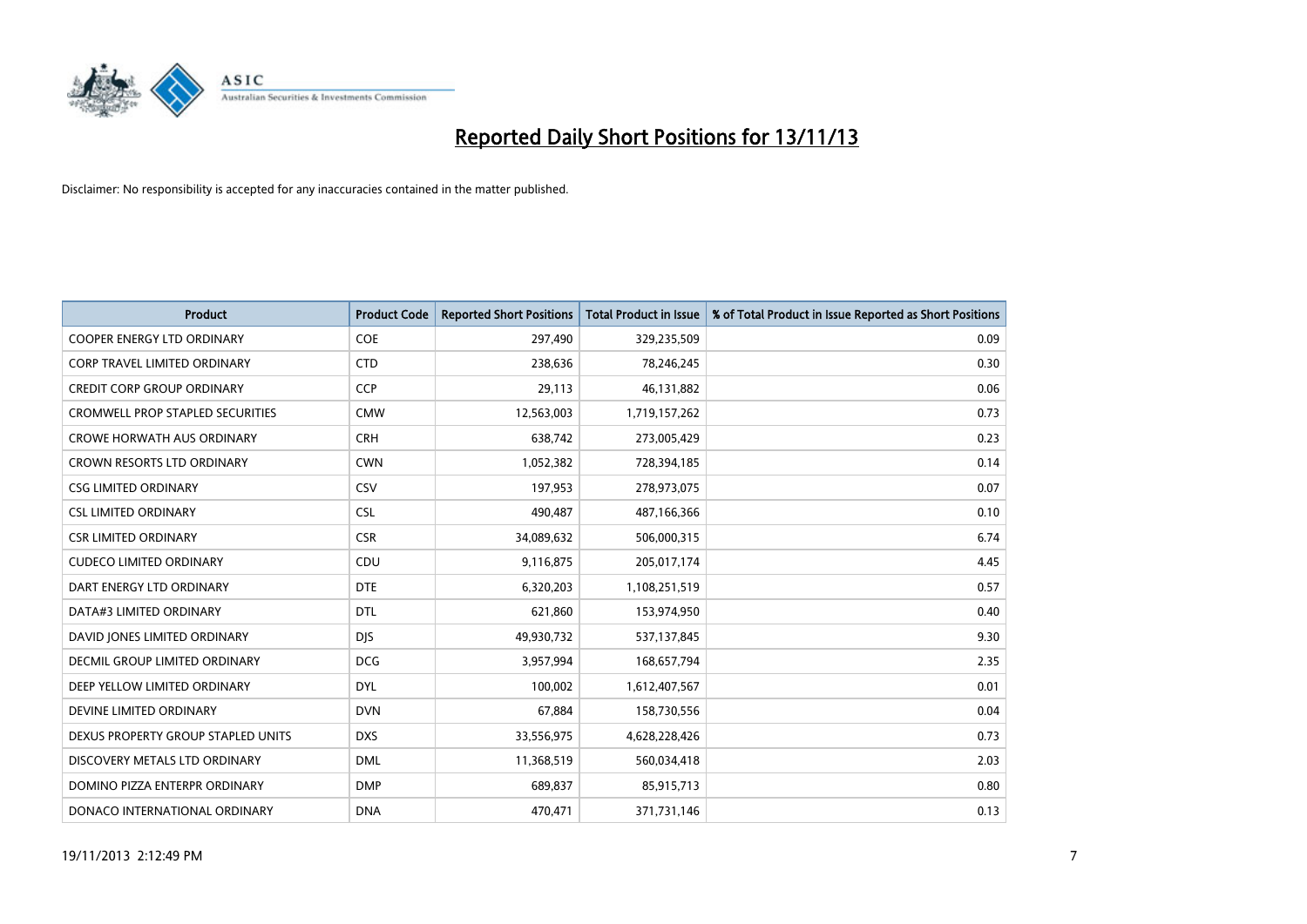

| <b>Product</b>                       | <b>Product Code</b> | <b>Reported Short Positions</b> | <b>Total Product in Issue</b> | % of Total Product in Issue Reported as Short Positions |
|--------------------------------------|---------------------|---------------------------------|-------------------------------|---------------------------------------------------------|
| DOWNER EDI LIMITED ORDINARY          | <b>DOW</b>          | 13,293,497                      | 434,734,970                   | 3.06                                                    |
| DRILLSEARCH ENERGY ORDINARY          | <b>DLS</b>          | 13,546,496                      | 430,465,895                   | 3.15                                                    |
| DUET GROUP STAPLED US PROHIBIT.      | <b>DUE</b>          | 14,414,768                      | 1,237,195,531                 | 1.17                                                    |
| DULUXGROUP LIMITED ORDINARY          | <b>DLX</b>          | 1,314,379                       | 377,019,430                   | 0.35                                                    |
| <b>DWS LTD ORDINARY</b>              | <b>DWS</b>          | 627,600                         | 132,362,763                   | 0.47                                                    |
| ECHO ENTERTAINMENT ORDINARY          | EGP                 | 12,610,776                      | 825,672,730                   | 1.53                                                    |
| <b>ELDERS LIMITED ORDINARY</b>       | <b>ELD</b>          | 19,886,311                      | 455,013,329                   | 4.37                                                    |
| ELEMENTAL MINERALS ORDINARY          | <b>ELM</b>          | 121,413                         | 303,263,391                   | 0.04                                                    |
| ELEMENTOS LIMITED ORDINARY           | <b>ELT</b>          | 16                              | 463,283,770                   | 0.00                                                    |
| <b>EMECO HOLDINGS ORDINARY</b>       | <b>EHL</b>          | 10,067,466                      | 599,675,707                   | 1.68                                                    |
| <b>ENDEAVOUR MIN CORP CDI 1:1</b>    | <b>EVR</b>          | 364,587                         | 83,273,218                    | 0.44                                                    |
| <b>ENERGY RESOURCES ORDINARY 'A'</b> | ERA                 | 10,630,023                      | 517,725,062                   | 2.05                                                    |
| ENERGY WORLD CORPOR. ORDINARY        | <b>EWC</b>          | 60,935,801                      | 1,734,166,672                 | 3.51                                                    |
| <b>ENVESTRA LIMITED ORDINARY</b>     | ENV                 | 5,273,317                       | 1,796,808,474                 | 0.29                                                    |
| EQUATORIAL RES LTD ORDINARY          | EQX                 | 8                               | 121,885,353                   | 0.00                                                    |
| ERM POWER LIMITED ORDINARY           | EPW                 | 47,484                          | 209,188,914                   | 0.02                                                    |
| ESERVGLOBAL LIMITED ORDINARY         | ESV                 | 7,667,867                       | 249,045,997                   | 3.08                                                    |
| ETHANE PIPELINE STAPLED SECURITIES   | <b>EPX</b>          | 1,352                           | 69,302,275                    | 0.00                                                    |
| EVOLUTION MINING LTD ORDINARY        | <b>EVN</b>          | 19,699,651                      | 708,652,367                   | 2.78                                                    |
| FAIRFAX MEDIA LTD ORDINARY           | <b>FXJ</b>          | 275,784,177                     | 2,351,955,725                 | 11.73                                                   |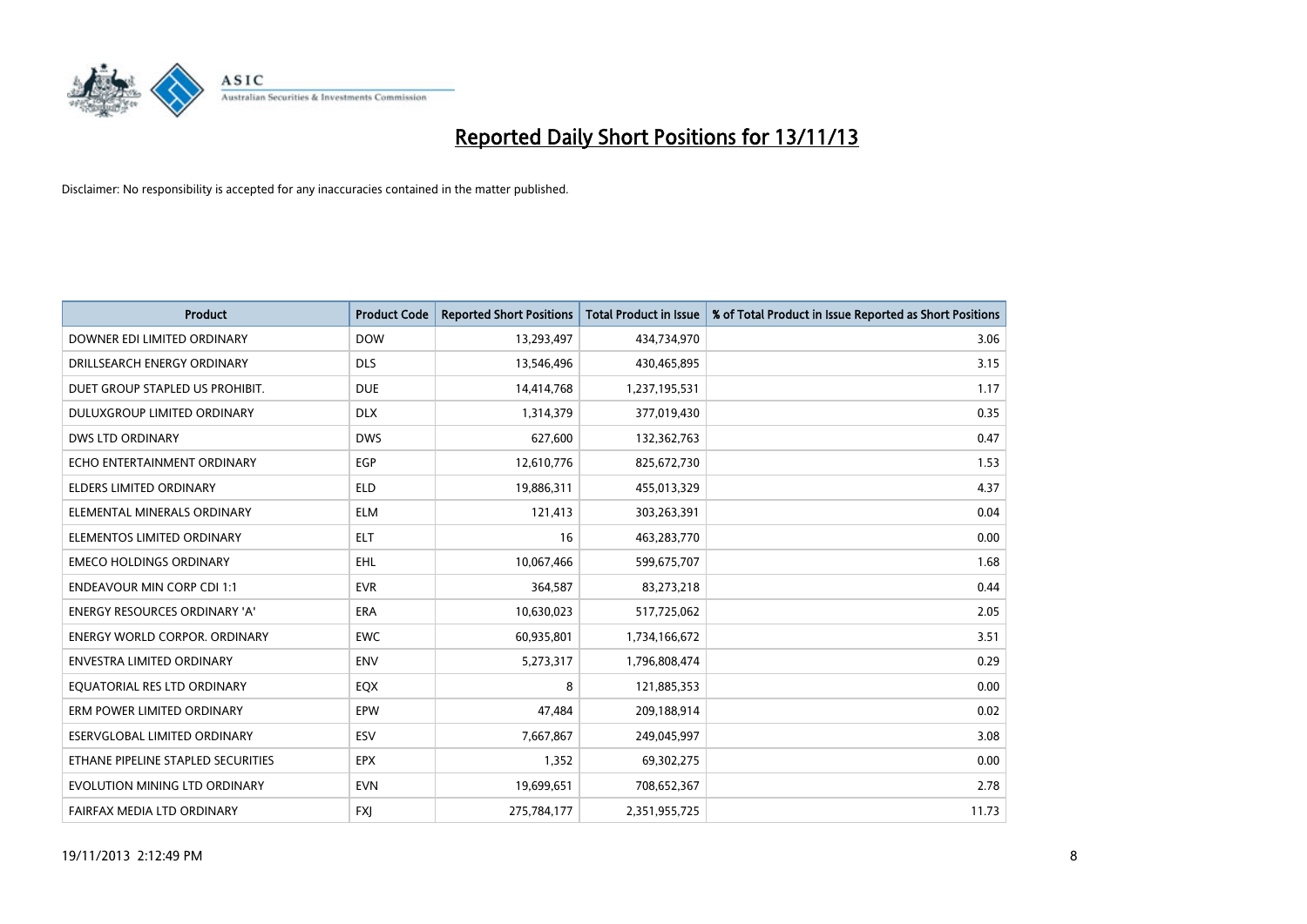

| <b>Product</b>                         | <b>Product Code</b> | <b>Reported Short Positions</b> | <b>Total Product in Issue</b> | % of Total Product in Issue Reported as Short Positions |
|----------------------------------------|---------------------|---------------------------------|-------------------------------|---------------------------------------------------------|
| <b>FANTASTIC HOLDINGS ORDINARY</b>     | <b>FAN</b>          | 4,286                           | 103,068,398                   | 0.00                                                    |
| FAR LTD ORDINARY                       | <b>FAR</b>          | 24,205,420                      | 2,499,846,742                 | 0.97                                                    |
| FEDERATION CNTRES ORD/UNIT STAPLED SEC | <b>FDC</b>          | 3,659,961                       | 1,427,641,565                 | 0.26                                                    |
| FISHER & PAYKEL H. ORDINARY            | <b>FPH</b>          | 224,349                         | 546,851,433                   | 0.04                                                    |
| FKP PROPERTY GROUP STAPLED SECURITIES  | <b>FKP</b>          | 17,105,805                      | 421,673,507                   | 4.06                                                    |
| FLEETWOOD CORP ORDINARY                | <b>FWD</b>          | 3,653,334                       | 60,522,619                    | 6.04                                                    |
| FLETCHER BUILDING ORDINARY             | <b>FBU</b>          | 2,734,314                       | 687,854,788                   | 0.40                                                    |
| FLEXIGROUP LIMITED ORDINARY            | FXL                 | 411,068                         | 303,385,394                   | 0.14                                                    |
| FLIGHT CENTRE TRAVEL ORDINARY          | <b>FLT</b>          | 3,235,503                       | 100,530,453                   | 3.22                                                    |
| FLINDERS MINES LTD ORDINARY            | <b>FMS</b>          | 2,913,441                       | 1,824,843,676                 | 0.16                                                    |
| FOCUS MINERALS LTD ORDINARY            | <b>FML</b>          | 27,450,750                      | 9,137,375,877                 | 0.30                                                    |
| FONTERRA SHARE FUND ORDINARY UNITS     | <b>FSF</b>          | 28,319                          | 106,956,563                   | 0.03                                                    |
| FORGE GROUP LIMITED ORDINARY           | FGE                 | 1,441,048                       | 86,169,014                    | 1.67                                                    |
| FORTESCUE METALS GRP ORDINARY          | <b>FMG</b>          | 146,650,359                     | 3,113,798,151                 | 4.71                                                    |
| <b>G.U.D. HOLDINGS ORDINARY</b>        | GUD                 | 5,093,034                       | 71,341,319                    | 7.14                                                    |
| <b>G8 EDUCATION LIMITED ORDINARY</b>   | <b>GEM</b>          | 1,011,612                       | 300,302,719                   | 0.34                                                    |
| <b>GALAXY RESOURCES ORDINARY</b>       | GXY                 | 12,750,822                      | 1,007,482,056                 | 1.27                                                    |
| <b>GENETIC TECHNOLOGIES ORDINARY</b>   | GTG                 | 182,610                         | 565,749,677                   | 0.03                                                    |
| <b>GEODYNAMICS LIMITED ORDINARY</b>    | GDY                 | 850                             | 406,452,608                   | 0.00                                                    |
| GI DYNAMICS, INC CDI US PROHIBITED     | GID                 | 1,378,382                       | 393,043,620                   | 0.35                                                    |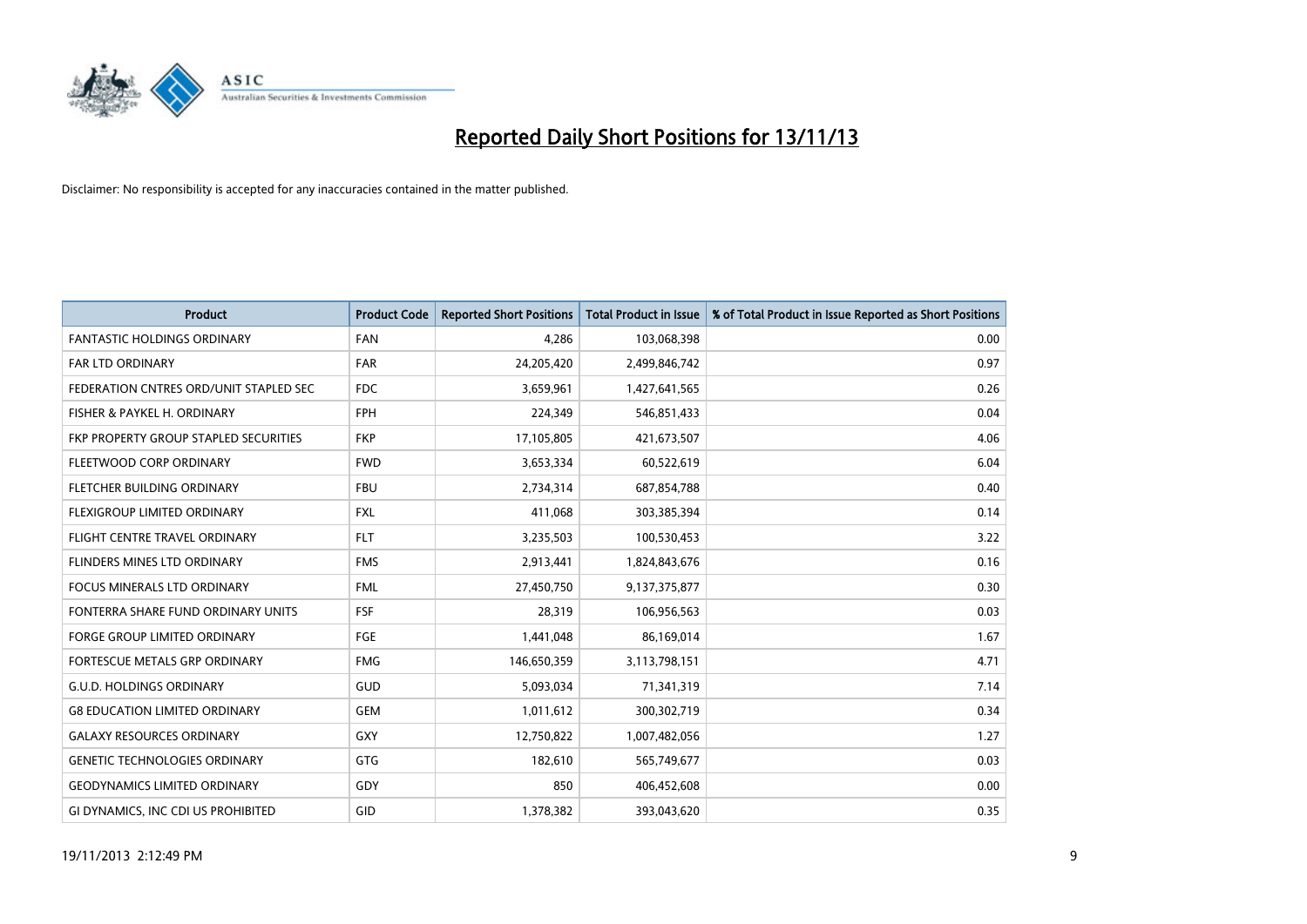

| Product                                          | <b>Product Code</b> | <b>Reported Short Positions</b> | <b>Total Product in Issue</b> | % of Total Product in Issue Reported as Short Positions |
|--------------------------------------------------|---------------------|---------------------------------|-------------------------------|---------------------------------------------------------|
| <b>GINDALBIE METALS LTD ORDINARY</b>             | GBG                 | 57,550,576                      | 1,493,054,193                 | 3.85                                                    |
| <b>GOODMAN FIELDER, ORDINARY</b>                 | <b>GFF</b>          | 26,808,468                      | 1,955,559,207                 | 1.37                                                    |
| <b>GOODMAN GROUP STAPLED</b>                     | <b>GMG</b>          | 2,472,201                       | 1,718,742,809                 | 0.14                                                    |
| <b>GPT GROUP STAPLED SEC.</b>                    | <b>GPT</b>          | 8,690,770                       | 1,694,888,638                 | 0.51                                                    |
| <b>GRAINCORP LIMITED A CLASS ORDINARY</b>        | <b>GNC</b>          | 412,906                         | 228,855,628                   | 0.18                                                    |
| <b>GRANGE RESOURCES, ORDINARY</b>                | GRR                 | 5,702,049                       | 1,156,492,195                 | 0.49                                                    |
| <b>GREENCROSS LIMITED ORDINARY</b>               | <b>GXL</b>          | 5,323                           | 37,535,276                    | 0.01                                                    |
| <b>GREENLAND MIN EN LTD ORDINARY</b>             | GGG                 | 7,334,654                       | 574,572,911                   | 1.28                                                    |
| <b>GROWTHPOINT PROPERTY ORD/UNIT STAPLED SEC</b> | GOZ                 | 124,515                         | 414,410,218                   | 0.03                                                    |
| <b>GROWTHPOINT PROPERTY RIGHTS 22-NOV-13</b>     | GOZR                | 104,605                         | 40,800,000                    | 0.26                                                    |
| <b>GRYPHON MINERALS LTD ORDINARY</b>             | GRY                 | 6,442,508                       | 400,797,615                   | 1.61                                                    |
| <b>GUILDFORD COAL LTD ORDINARY</b>               | <b>GUF</b>          | 562,776                         | 635,046,899                   | 0.09                                                    |
| <b>GUIARAT NRE COAL LTD ORDINARY</b>             | <b>GNM</b>          | 289,745                         | 1,376,138,678                 | 0.02                                                    |
| <b>GWA GROUP LTD ORDINARY</b>                    | <b>GWA</b>          | 13,696,211                      | 306,533,770                   | 4.47                                                    |
| HARVEY NORMAN ORDINARY                           | <b>HVN</b>          | 63,926,694                      | 1,062,316,784                 | 6.02                                                    |
| <b>HENDERSON GROUP CDI 1:1</b>                   | <b>HGG</b>          | 1,307,339                       | 738,574,583                   | 0.18                                                    |
| HFA HOLDINGS LIMITED ORDINARY                    | <b>HFA</b>          | 3,863                           | 118,738,157                   | 0.00                                                    |
| HIGHLANDS PACIFIC ORDINARY                       | <b>HIG</b>          | 500,001                         | 853,777,764                   | 0.06                                                    |
| HILLGROVE RES LTD ORDINARY                       | <b>HGO</b>          | 20,114,258                      | 1,178,589,221                 | 1.71                                                    |
| HILLS HOLDINGS LTD ORDINARY                      | <b>HIL</b>          | 503,167                         | 241,646,687                   | 0.21                                                    |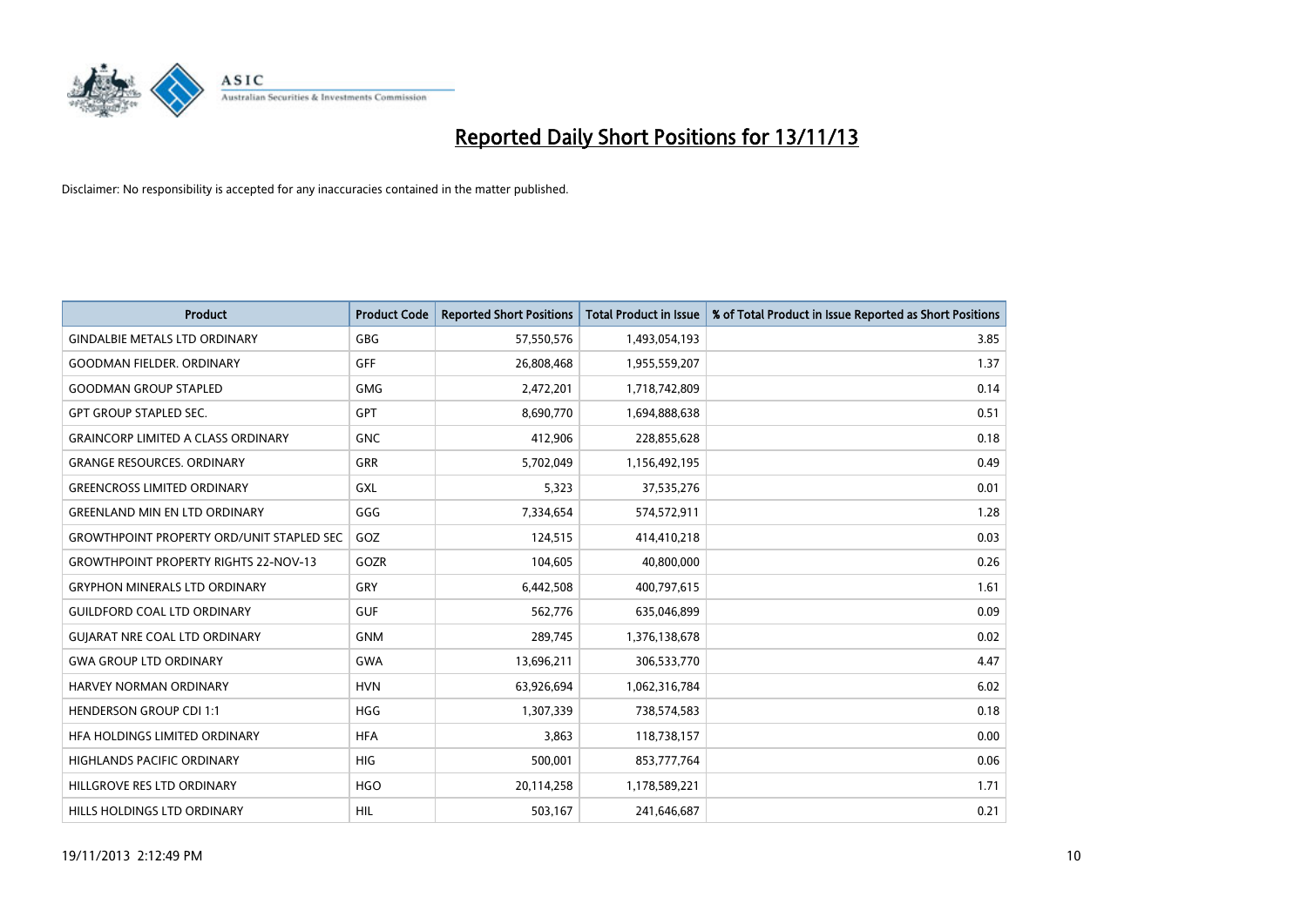

| <b>Product</b>                                | <b>Product Code</b> | <b>Reported Short Positions</b> | <b>Total Product in Issue</b> | % of Total Product in Issue Reported as Short Positions |
|-----------------------------------------------|---------------------|---------------------------------|-------------------------------|---------------------------------------------------------|
| HORIZON OIL LIMITED ORDINARY                  | <b>HZN</b>          | 76,304,390                      | 1,301,147,932                 | 5.86                                                    |
| <b>HOT CHILI LTD ORDINARY</b>                 | <b>HCH</b>          | 10,000                          | 347,732,196                   | 0.00                                                    |
| <b>ICON ENERGY LIMITED ORDINARY</b>           | ICN                 | 4,647                           | 535,455,958                   | 0.00                                                    |
| <b>IINET LIMITED ORDINARY</b>                 | <b>IIN</b>          | 1,080,968                       | 161,238,847                   | 0.67                                                    |
| <b>ILUKA RESOURCES ORDINARY</b>               | ILU                 | 40,597,674                      | 418,700,517                   | 9.70                                                    |
| <b>IMDEX LIMITED ORDINARY</b>                 | <b>IMD</b>          | 4,989,383                       | 210,473,188                   | 2.37                                                    |
| IMF (AUSTRALIA) LTD ORDINARY                  | <b>IMF</b>          | 5,496,001                       | 154,531,941                   | 3.56                                                    |
| <b>INCITEC PIVOT ORDINARY</b>                 | IPL                 | 32,446,551                      | 1,628,730,107                 | 1.99                                                    |
| <b>INDEPENDENCE GROUP ORDINARY</b>            | <b>IGO</b>          | 4,196,785                       | 233,323,905                   | 1.80                                                    |
| <b>INDOPHIL RESOURCES ORDINARY</b>            | <b>IRN</b>          | 2,117,179                       | 1,203,146,194                 | 0.18                                                    |
| INFIGEN ENERGY STAPLED SECURITIES             | <b>IFN</b>          | 5,920,038                       | 764,993,434                   | 0.77                                                    |
| INFOMEDIA LTD ORDINARY                        | <b>IFM</b>          | 359,202                         | 304,953,155                   | 0.12                                                    |
| <b>INGENIA GROUP STAPLED SECURITIES</b>       | <b>INA</b>          | 175,011                         | 676,240,232                   | 0.03                                                    |
| <b>INOVA RESOURCES LTD ORDINARY</b>           | <b>IVA</b>          | 258                             | 730,082,327                   | 0.00                                                    |
| <b>INSURANCE AUSTRALIA ORDINARY</b>           | IAG                 | 8,068,286                       | 2,079,034,021                 | 0.39                                                    |
| INTEGRATED RESEARCH ORDINARY                  | IRI                 | 6,722                           | 168,624,953                   | 0.00                                                    |
| <b>INTREPID MINES ORDINARY</b>                | <b>IAU</b>          | 20,646,915                      | 556,273,428                   | 3.71                                                    |
| <b>INVESTA OFFICE FUND STAPLED SECURITIES</b> | <b>IOF</b>          | 1,462,542                       | 614,047,458                   | 0.24                                                    |
| <b>INVOCARE LIMITED ORDINARY</b>              | <b>IVC</b>          | 6,153,248                       | 110,030,298                   | 5.59                                                    |
| <b>IOOF HOLDINGS LTD ORDINARY</b>             | IFL                 | 1,822,355                       | 232,118,034                   | 0.79                                                    |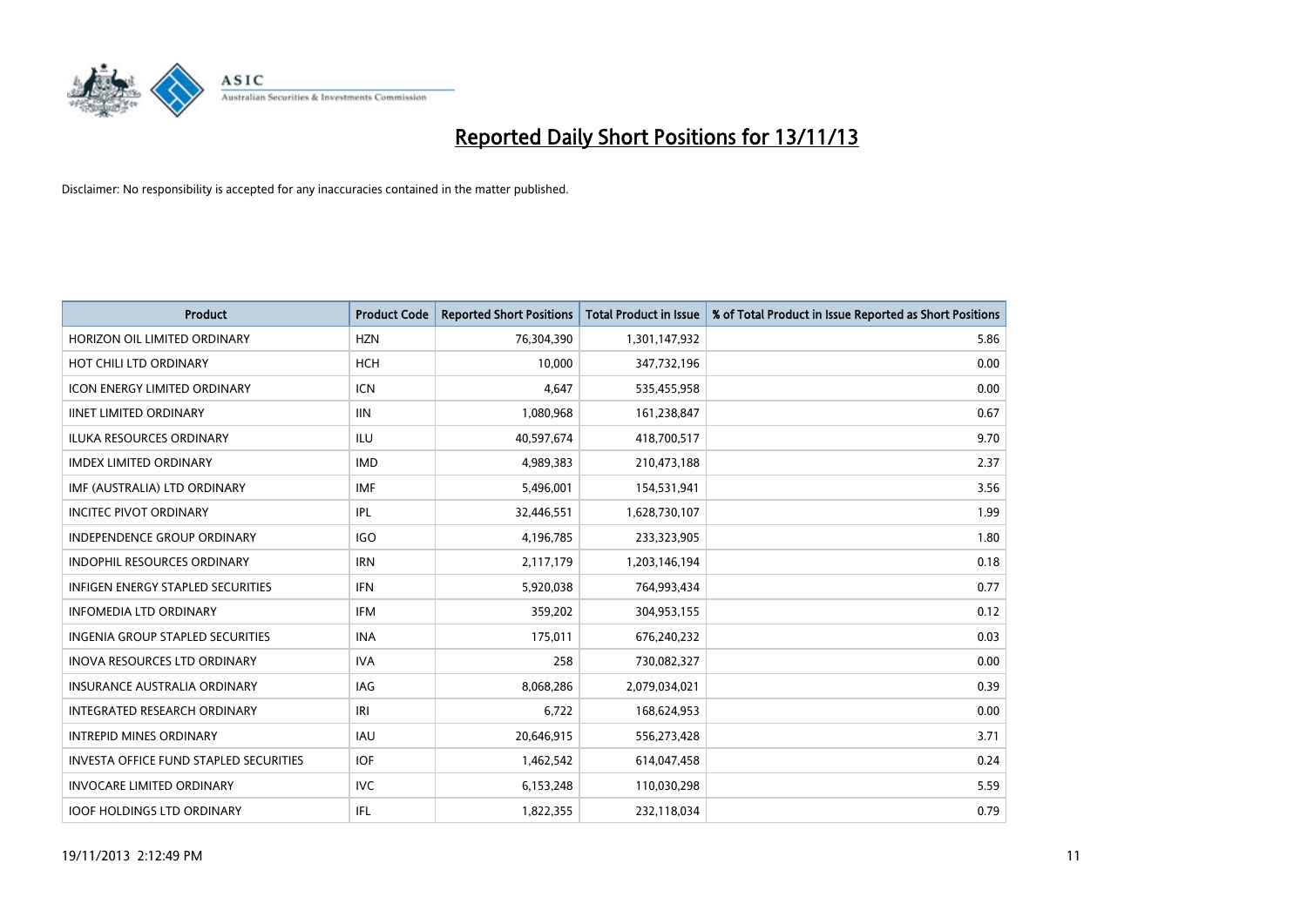

| <b>Product</b>                                  | <b>Product Code</b> | <b>Reported Short Positions</b> | <b>Total Product in Issue</b> | % of Total Product in Issue Reported as Short Positions |
|-------------------------------------------------|---------------------|---------------------------------|-------------------------------|---------------------------------------------------------|
| <b>IPROPERTY GROUP LTD ORDINARY</b>             | <b>IPP</b>          | 27,000                          | 181,398,426                   | 0.01                                                    |
| <b>IRESS LIMITED ORDINARY</b>                   | <b>IRE</b>          | 513,894                         | 158,585,126                   | 0.32                                                    |
| <b>IRON ORE HOLDINGS ORDINARY</b>               | <b>IOH</b>          | 26.197                          | 161,174,005                   | 0.02                                                    |
| <b>ISELECT LTD ORDINARY</b>                     | <b>ISU</b>          | 1,317,642                       | 260,664,894                   | 0.51                                                    |
| <b>JAMES HARDIE INDUST CHESS DEPOSITARY INT</b> | <b>IHX</b>          | 8,627,340                       | 442,685,722                   | 1.95                                                    |
| <b>JB HI-FI LIMITED ORDINARY</b>                | <b>IBH</b>          | 7,410,744                       | 100,172,677                   | 7.40                                                    |
| <b>JUMBO INTERACTIVE ORDINARY</b>               | JIN                 | 3,000                           | 43,752,560                    | 0.01                                                    |
| KAGARA LTD ORDINARY                             | KZL                 | 3,386,052                       | 798,953,117                   | 0.42                                                    |
| KAROON GAS AUSTRALIA ORDINARY                   | <b>KAR</b>          | 1,441,060                       | 255,841,581                   | 0.56                                                    |
| KATHMANDU HOLD LTD ORDINARY                     | <b>KMD</b>          | 30,219                          | 200,306,690                   | 0.02                                                    |
| <b>KBL MINING LIMITED ORDINARY</b>              | <b>KBL</b>          | 1,820                           | 393,535,629                   | 0.00                                                    |
| KINGSGATE CONSOLID. ORDINARY                    | <b>KCN</b>          | 21,701,383                      | 152,284,777                   | 14.25                                                   |
| KINGSROSE MINING LTD ORDINARY                   | <b>KRM</b>          | 1,036,792                       | 335,753,851                   | 0.31                                                    |
| LEIGHTON HOLDINGS ORDINARY                      | LEI                 | 23,410,588                      | 337,235,188                   | 6.94                                                    |
| LEND LEASE GROUP UNIT/ORD STAPLED               | <b>LLC</b>          | 7,407,868                       | 576,712,337                   | 1.28                                                    |
| LINC ENERGY LTD ORDINARY                        | <b>LNC</b>          | 3,527,175                       | 518,687,562                   | 0.68                                                    |
| LYCOPODIUM LIMITED ORDINARY                     | LYL                 | 90                              | 38,955,103                    | 0.00                                                    |
| LYNAS CORPORATION ORDINARY                      | <b>LYC</b>          | 180,614,137                     | 1,961,160,594                 | 9.21                                                    |
| <b>M2 TELECOMMUNICATION ORDINARY</b>            | <b>MTU</b>          | 8,840,236                       | 179,384,685                   | 4.93                                                    |
| <b>MACA LIMITED ORDINARY</b>                    | <b>MLD</b>          | 23,631                          | 172,500,000                   | 0.01                                                    |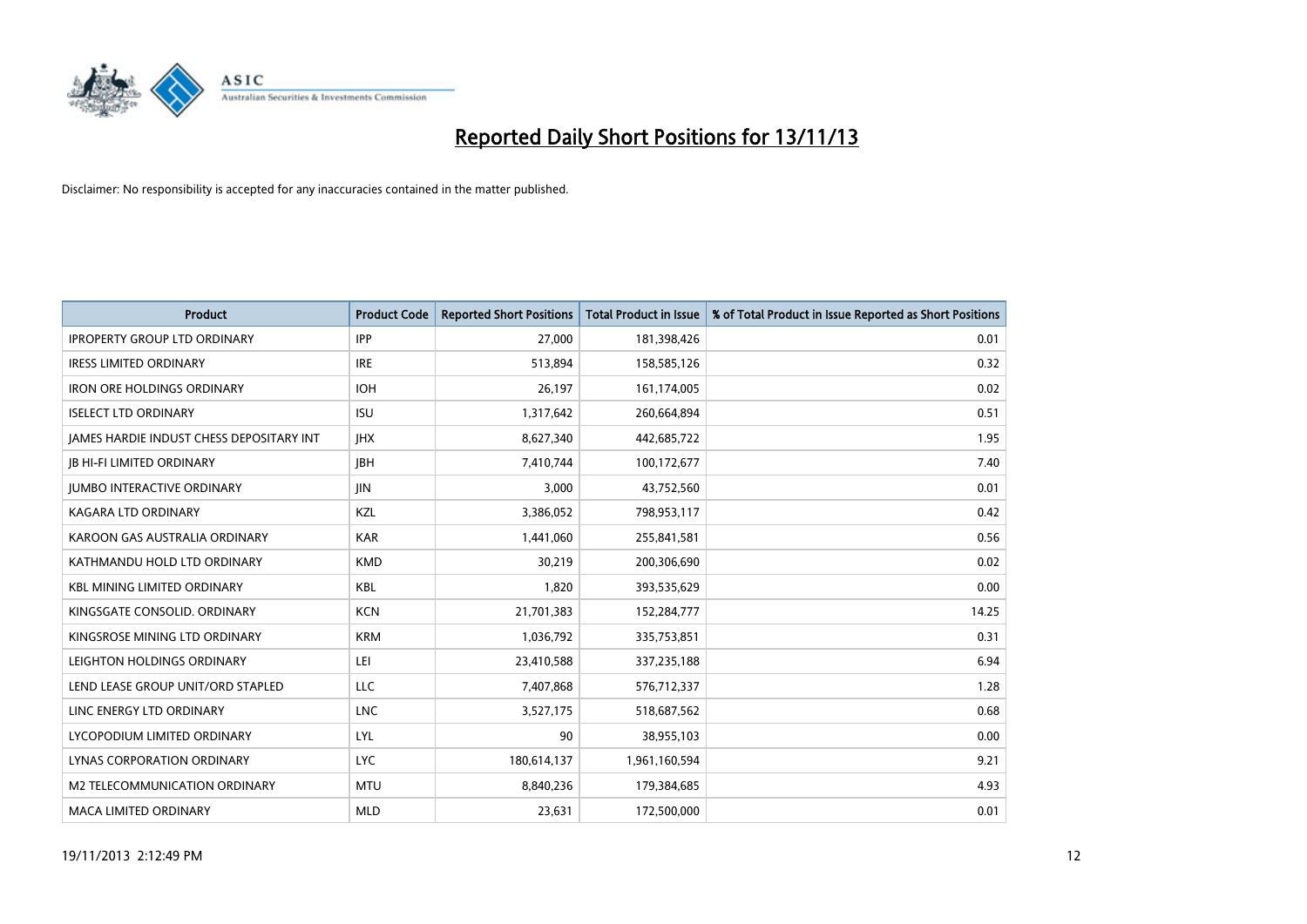

| <b>Product</b>                        | <b>Product Code</b> | <b>Reported Short Positions</b> | <b>Total Product in Issue</b> | % of Total Product in Issue Reported as Short Positions |
|---------------------------------------|---------------------|---------------------------------|-------------------------------|---------------------------------------------------------|
| <b>MACMAHON HOLDINGS ORDINARY</b>     | <b>MAH</b>          | 4,898,820                       | 1,261,699,966                 | 0.39                                                    |
| MACQ ATLAS ROADS GRP ORDINARY STAPLED | <b>MQA</b>          | 12,993,126                      | 487,230,540                   | 2.67                                                    |
| MACQUARIE GROUP LTD ORDINARY          | <b>MOG</b>          | 2,140,999                       | 339,888,036                   | 0.63                                                    |
| MACQUARIE TELECOM GP ORDINARY         | MAQ                 | 4,546                           | 20,967,121                    | 0.02                                                    |
| MAGELLAN FIN GRP LTD ORDINARY         | <b>MFG</b>          | 658,015                         | 155,830,849                   | 0.42                                                    |
| <b>MATRIX C &amp; E LTD ORDINARY</b>  | <b>MCE</b>          | 2,943,158                       | 94,555,428                    | 3.11                                                    |
| MAVERICK DRILLING ORDINARY            | <b>MAD</b>          | 9,498,082                       | 452,726,751                   | 2.10                                                    |
| MAXITRANS INDUSTRIES ORDINARY         | <b>MXI</b>          | 915,628                         | 183,993,392                   | 0.50                                                    |
| MAYNE PHARMA LTD ORDINARY             | <b>MYX</b>          | 487,406                         | 563,459,968                   | 0.09                                                    |
| MCMILLAN SHAKESPEARE ORDINARY         | <b>MMS</b>          | 880,136                         | 74,523,965                    | 1.18                                                    |
| MCPHERSON'S LTD ORDINARY              | <b>MCP</b>          | 20,000                          | 89,294,198                    | 0.02                                                    |
| MEDUSA MINING LTD ORDINARY            | <b>MML</b>          | 3,747,470                       | 198,349,106                   | 1.89                                                    |
| MELBOURNE IT LIMITED ORDINARY         | <b>MLB</b>          | 2,000                           | 82,858,121                    | 0.00                                                    |
| MEO AUSTRALIA LTD ORDINARY            | <b>MEO</b>          | 10,845                          | 627,264,587                   | 0.00                                                    |
| MERIDIAN ENERGY INSTALMENT RECEIPTS   | <b>MEZCA</b>        | 32,097                          | 1,255,413,626                 | 0.00                                                    |
| MERMAID MARINE ORDINARY               | <b>MRM</b>          | 735,883                         | 232,652,241                   | 0.32                                                    |
| MESOBLAST LIMITED ORDINARY            | <b>MSB</b>          | 17,466,659                      | 317,350,901                   | 5.50                                                    |
| METALS X LIMITED ORDINARY             | <b>MLX</b>          | 48,957                          | 1,653,036,110                 | 0.00                                                    |
| METCASH LIMITED ORDINARY              | <b>MTS</b>          | 90,456,998                      | 880,704,786                   | 10.27                                                   |
| METMINCO LIMITED ORDINARY             | <b>MNC</b>          | 1,022,923                       | 1,749,543,023                 | 0.06                                                    |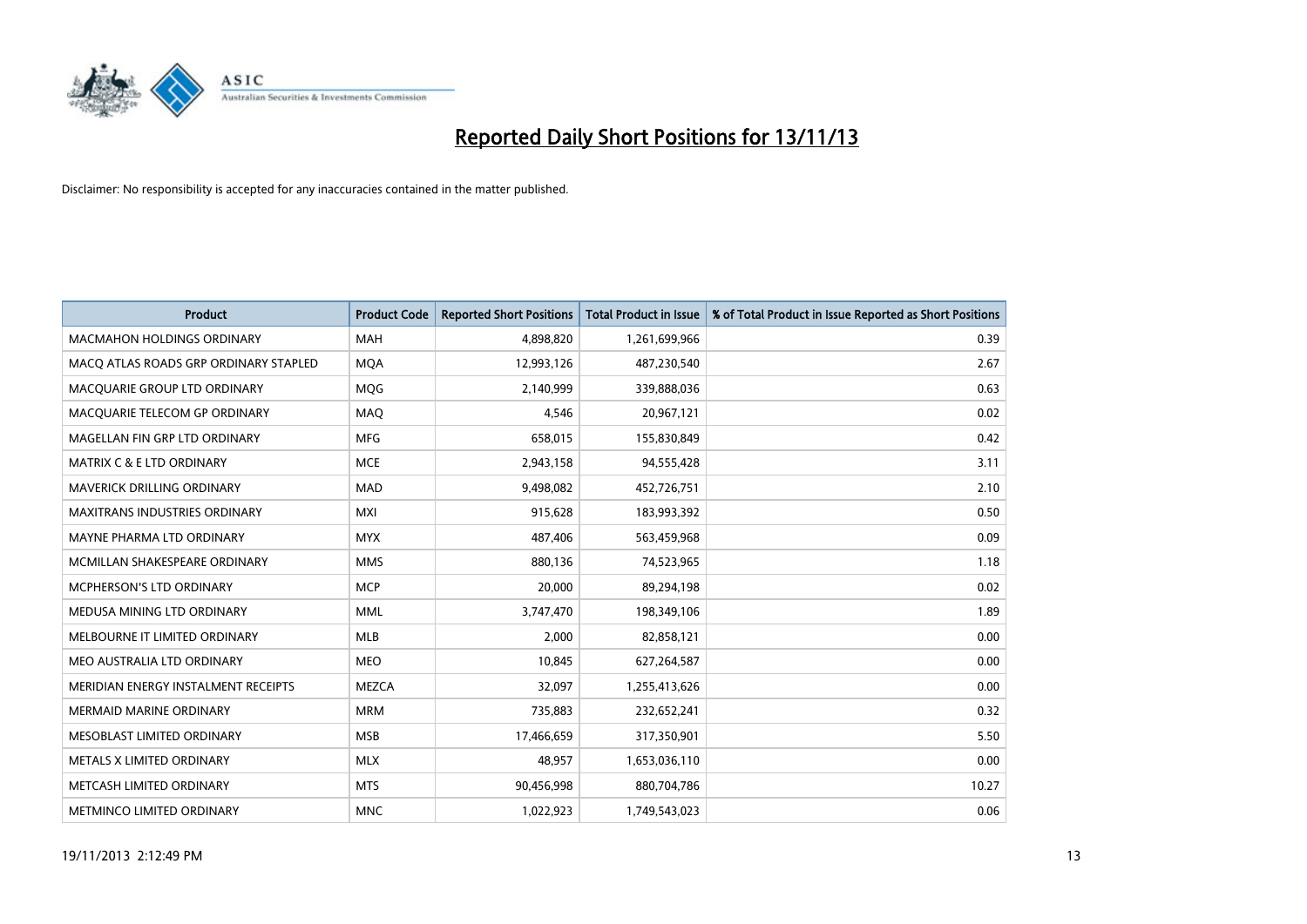

| <b>Product</b>                     | <b>Product Code</b> | <b>Reported Short Positions</b> | <b>Total Product in Issue</b> | % of Total Product in Issue Reported as Short Positions |
|------------------------------------|---------------------|---------------------------------|-------------------------------|---------------------------------------------------------|
| MICLYN EXP OFFSHR ORDINARY         | <b>MIO</b>          | 97,642                          | 281,754,775                   | 0.03                                                    |
| MIGHTY RIVER POWER ORDINARY        | <b>MYT</b>          | 1,950,939                       | 1,400,000,094                 | 0.14                                                    |
| MILTON CORPORATION ORDINARY        | <b>MLT</b>          | 42,572                          | 627,357,755                   | 0.01                                                    |
| MINCOR RESOURCES NL ORDINARY       | <b>MCR</b>          | 2,380,145                       | 188,208,274                   | 1.26                                                    |
| MINERAL DEPOSITS ORDINARY          | <b>MDL</b>          | 2,099,877                       | 83,538,786                    | 2.51                                                    |
| MINERAL RESOURCES, ORDINARY        | <b>MIN</b>          | 1,790,905                       | 186,112,198                   | 0.96                                                    |
| MINT WIRELESS ORDINARY             | <b>MNW</b>          | 50,000                          | 403,872,395                   | 0.01                                                    |
| MIRABELA NICKEL LTD ORDINARY       | <b>MBN</b>          | 23,121,190                      | 876,801,147                   | 2.64                                                    |
| MIRVAC GROUP STAPLED SECURITIES    | <b>MGR</b>          | 2,648,006                       | 3,664,938,678                 | 0.07                                                    |
| MOBILE EMBRACE LTD ORDINARY        | <b>MBE</b>          | 4,500                           | 320,277,790                   | 0.00                                                    |
| MOLOPO ENERGY LTD ORDINARY         | <b>MPO</b>          | 89,660                          | 246,724,091                   | 0.04                                                    |
| <b>MONADELPHOUS GROUP ORDINARY</b> | <b>MND</b>          | 12,083,106                      | 92,308,047                    | 13.09                                                   |
| MORTGAGE CHOICE LTD ORDINARY       | <b>MOC</b>          | 153,832                         | 123,780,387                   | 0.12                                                    |
| <b>MOUNT GIBSON IRON ORDINARY</b>  | <b>MGX</b>          | 3,054,246                       | 1,090,584,232                 | 0.28                                                    |
| MULTIPLEX SITES SITES              | <b>MXUPA</b>        | 1,329                           | 4,500,000                     | 0.03                                                    |
| MURCHISON METALS LTD ORDINARY      | <b>MMX</b>          | 216,291                         | 450,497,346                   | 0.05                                                    |
| MYER HOLDINGS LTD ORDINARY         | <b>MYR</b>          | 71,994,481                      | 585,684,551                   | 12.29                                                   |
| <b>MYSTATE LIMITED ORDINARY</b>    | <b>MYS</b>          | 1,964                           | 87,177,445                    | 0.00                                                    |
| NANOSONICS LIMITED ORDINARY        | <b>NAN</b>          | 73,298                          | 262,822,463                   | 0.03                                                    |
| NATIONAL AUST. BANK ORDINARY       | <b>NAB</b>          | 8,128,605                       | 2,349,452,192                 | 0.35                                                    |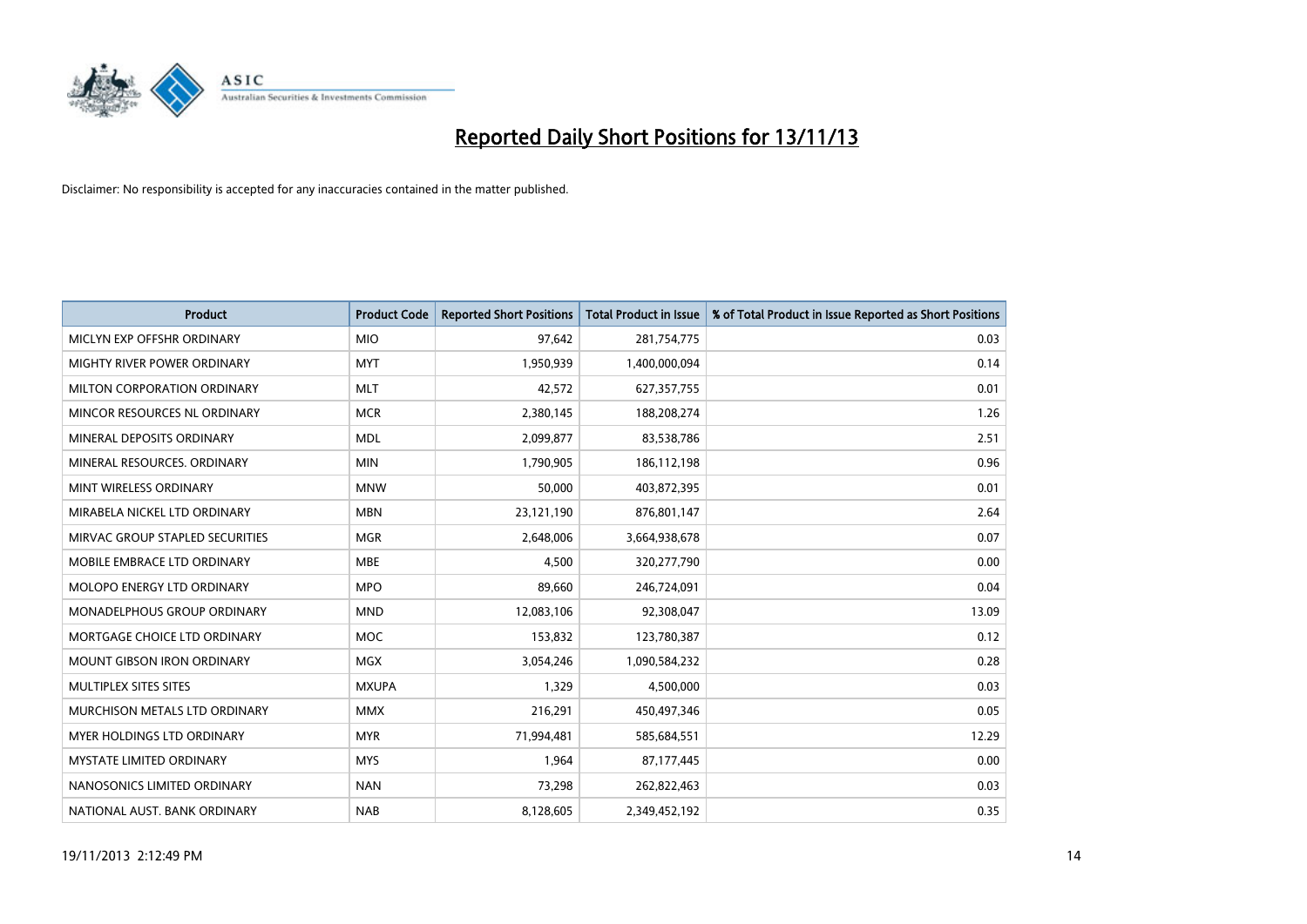

| <b>Product</b>                | <b>Product Code</b> | <b>Reported Short Positions</b> | <b>Total Product in Issue</b> | % of Total Product in Issue Reported as Short Positions |
|-------------------------------|---------------------|---------------------------------|-------------------------------|---------------------------------------------------------|
| NAVITAS LIMITED ORDINARY      | <b>NVT</b>          | 3,345,884                       | 375,416,910                   | 0.89                                                    |
| NEON ENERGY LIMITED ORDINARY  | <b>NEN</b>          | 2,053,897                       | 553,037,848                   | 0.37                                                    |
| NEUREN PHARMACEUT, ORDINARY   | <b>NEU</b>          | 3,562                           | 1,469,302,556                 | 0.00                                                    |
| NEW HOPE CORPORATION ORDINARY | <b>NHC</b>          | 864,422                         | 830,715,225                   | 0.10                                                    |
| NEW STANDARD ENERGY ORDINARY  | <b>NSE</b>          | 322,032                         | 305,331,847                   | 0.11                                                    |
| NEWCREST MINING ORDINARY      | <b>NCM</b>          | 8,590,141                       | 766,510,971                   | 1.12                                                    |
| NEWS CORP A NON-VOTING CDI    | <b>NWSLV</b>        | 2,336,224                       | 4,200,421                     | 55.62                                                   |
| NEWS CORP B VOTING CDI        | <b>NWS</b>          | 2,315,307                       | 23,771,818                    | 9.74                                                    |
| NEWSAT LIMITED ORDINARY       | <b>NWT</b>          | 47,639                          | 591,460,931                   | 0.01                                                    |
| NEXTDC LIMITED ORDINARY       | <b>NXT</b>          | 7,550,447                       | 192,904,486                   | 3.91                                                    |
| NEXUS ENERGY LIMITED ORDINARY | <b>NXS</b>          | 6,820,272                       | 1,330,219,459                 | 0.51                                                    |
| NIB HOLDINGS LIMITED ORDINARY | <b>NHF</b>          | 4,120,441                       | 439,004,182                   | 0.94                                                    |
| NIDO PETROLEUM ORDINARY       | <b>NDO</b>          | 542,402                         | 2,046,650,968                 | 0.03                                                    |
| NOBLE MINERAL RES ORDINARY    | <b>NMG</b>          | 2,365,726                       | 666,397,952                   | 0.36                                                    |
| NORTHERN IRON LTD ORDINARY    | <b>NFE</b>          | 922,658                         | 484,405,314                   | 0.19                                                    |
| NORTHERN STAR ORDINARY        | <b>NST</b>          | 3,091,764                       | 424,279,762                   | 0.73                                                    |
| NRW HOLDINGS LIMITED ORDINARY | <b>NWH</b>          | 13,698,514                      | 278,888,011                   | 4.91                                                    |
| NUCOAL RESOURCES LTD ORDINARY | <b>NCR</b>          | 90,001                          | 768,612,354                   | 0.01                                                    |
| NUFARM LIMITED ORDINARY       | <b>NUF</b>          | 14,264,863                      | 263,335,277                   | 5.42                                                    |
| NUPLEX INDUSTRIES ORDINARY    | <b>NPX</b>          | 27,929                          | 198,125,827                   | 0.01                                                    |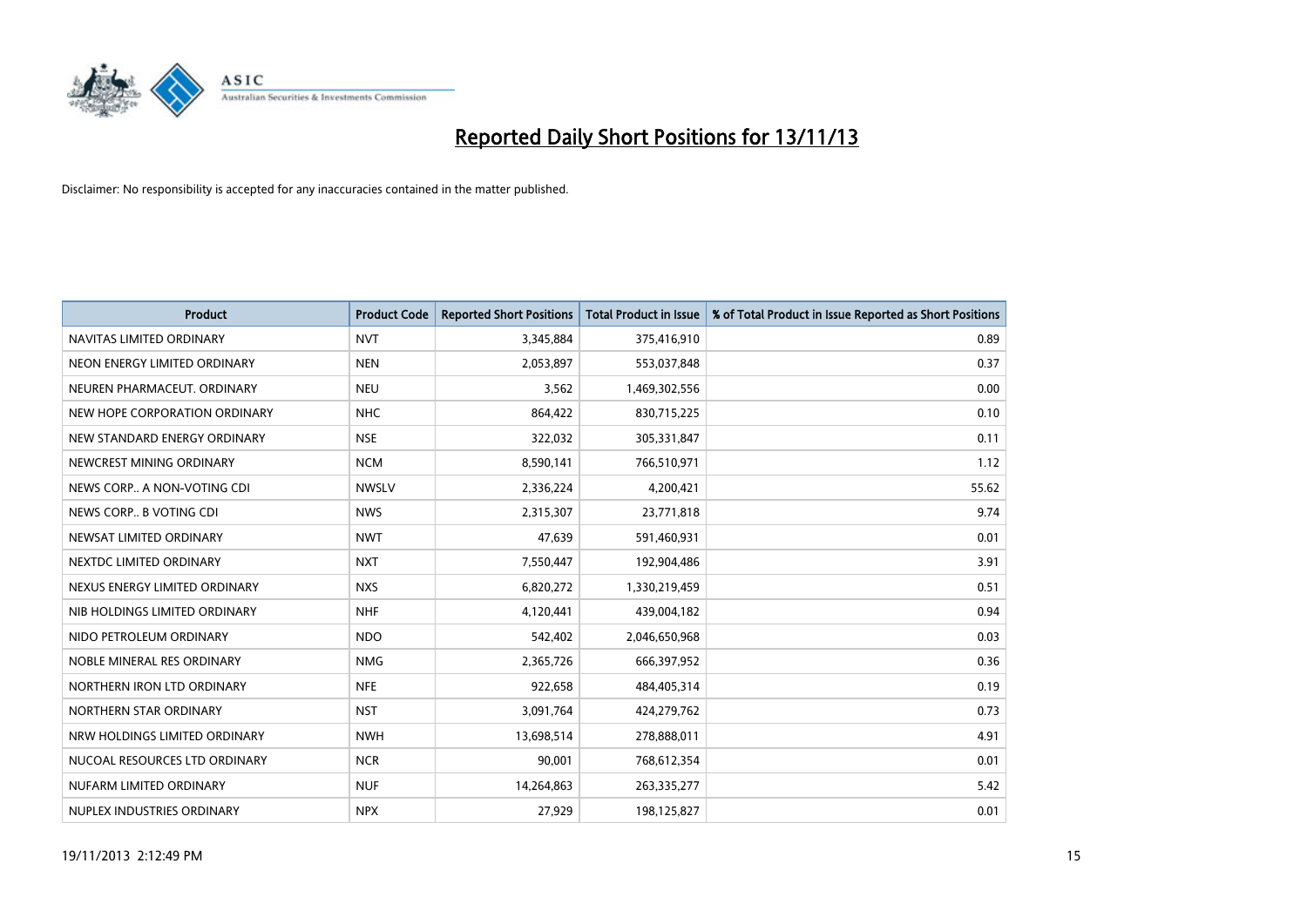

| <b>Product</b>                        | <b>Product Code</b> | <b>Reported Short Positions</b> | <b>Total Product in Issue</b> | % of Total Product in Issue Reported as Short Positions |
|---------------------------------------|---------------------|---------------------------------|-------------------------------|---------------------------------------------------------|
| <b>OAKTON LIMITED ORDINARY</b>        | <b>OKN</b>          | 28,806                          | 89,968,985                    | 0.03                                                    |
| OCEANAGOLD CORP. CHESS DEPOSITARY INT | <b>OGC</b>          | 1,012,340                       | 293,587,920                   | 0.34                                                    |
| OIL SEARCH LTD ORDINARY               | <b>OSH</b>          | 4,355,743                       | 1,343,361,150                 | 0.32                                                    |
| OM HOLDINGS LIMITED ORDINARY          | <b>OMH</b>          | 2,610,615                       | 733,423,337                   | 0.36                                                    |
| ORICA LIMITED ORDINARY                | ORI                 | 10,387,570                      | 368,203,632                   | 2.82                                                    |
| ORIGIN ENERGY ORDINARY                | <b>ORG</b>          | 7,590,794                       | 1,101,226,425                 | 0.69                                                    |
| OROCOBRE LIMITED ORDINARY             | <b>ORE</b>          | 503,263                         | 117,745,140                   | 0.43                                                    |
| OROTONGROUP LIMITED ORDINARY          | ORL                 | 437,903                         | 40,880,902                    | 1.07                                                    |
| <b>OZ MINERALS ORDINARY</b>           | OZL                 | 11,808,890                      | 303,470,022                   | 3.89                                                    |
| OZFOREX GROUP LTD ORDINARY            | <b>OFX</b>          | 80,395                          | 240,000,000                   | 0.03                                                    |
| <b>PACIFIC BRANDS ORDINARY</b>        | <b>PBG</b>          | 8,064,935                       | 912,915,695                   | 0.88                                                    |
| PALADIN ENERGY LTD ORDINARY           | <b>PDN</b>          | 93,834,432                      | 963,332,074                   | 9.74                                                    |
| PANAUST LIMITED ORDINARY              | <b>PNA</b>          | 3,607,167                       | 619,765,589                   | 0.58                                                    |
| PANORAMIC RESOURCES ORDINARY          | PAN                 | 1,993,535                       | 295,085,132                   | 0.68                                                    |
| PANTERRA GOLD LTD ORDINARY            | PGI                 | $\mathbf{1}$                    | 761,580,455                   | 0.00                                                    |
| PAPERLINX LIMITED ORDINARY            | <b>PPX</b>          | 48,101                          | 609,280,761                   | 0.01                                                    |
| PAPILLON RES LTD ORDINARY             | <b>PIR</b>          | 6,454,020                       | 338,344,210                   | 1.91                                                    |
| PATTIES FOODS LTD ORDINARY            | PFL                 | 38,389                          | 139,065,639                   | 0.03                                                    |
| PEET LIMITED ORDINARY                 | <b>PPC</b>          | 398,021                         | 433,389,348                   | 0.09                                                    |
| PERILYA LIMITED ORDINARY              | PEM                 | 3,856                           | 769,316,426                   | 0.00                                                    |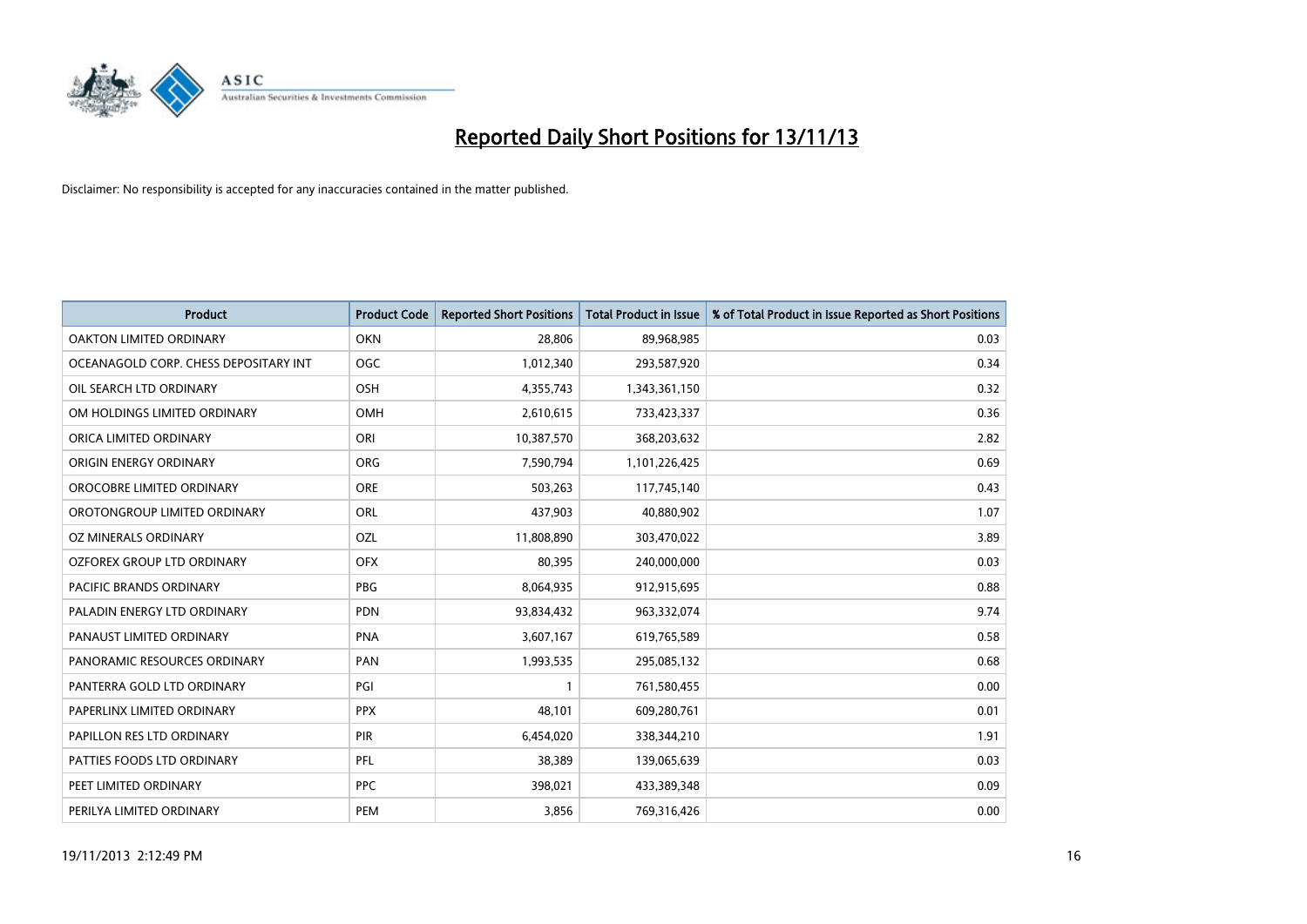

| <b>Product</b>                    | <b>Product Code</b> | <b>Reported Short Positions</b> | <b>Total Product in Issue</b> | % of Total Product in Issue Reported as Short Positions |
|-----------------------------------|---------------------|---------------------------------|-------------------------------|---------------------------------------------------------|
| PERPETUAL LIMITED ORDINARY        | PPT                 | 2,439,191                       | 42,002,824                    | 5.81                                                    |
| PERSEUS MINING LTD ORDINARY       | PRU                 | 10,087,084                      | 457,962,088                   | 2.20                                                    |
| PHARMAXIS LTD ORDINARY            | <b>PXS</b>          | 2,748,049                       | 309,017,869                   | 0.89                                                    |
| PLATINUM ASSET ORDINARY           | <b>PTM</b>          | 1,349,461                       | 578,655,695                   | 0.23                                                    |
| PLATINUM AUSTRALIA ORDINARY       | <b>PLA</b>          | 836,027                         | 504,968,043                   | 0.17                                                    |
| PMI GOLD CORP CDI 1:1             | <b>PVM</b>          | 247,917                         | 161,862,160                   | 0.15                                                    |
| PMP LIMITED ORDINARY              | <b>PMP</b>          | 1,702,095                       | 323,781,124                   | 0.53                                                    |
| PRANA BIOTECHNOLOGY ORDINARY      | PBT                 | 294,709                         | 416,026,146                   | 0.07                                                    |
| PREMIER INVESTMENTS ORDINARY      | <b>PMV</b>          | 1,094,305                       | 155,260,478                   | 0.70                                                    |
| PRIMA BIOMED LTD ORDINARY         | <b>PRR</b>          | 44,394                          | 1,228,709,341                 | 0.00                                                    |
| PRIMARY HEALTH CARE ORDINARY      | <b>PRY</b>          | 18,940,574                      | 504,956,647                   | 3.75                                                    |
| PRIME MEDIA GRP LTD ORDINARY      | <b>PRT</b>          | 1,193,365                       | 366,330,303                   | 0.33                                                    |
| PROGRAMMED ORDINARY               | <b>PRG</b>          | 213,781                         | 118,229,190                   | 0.18                                                    |
| <b>QANTAS AIRWAYS ORDINARY</b>    | QAN                 | 28,985,051                      | 2,196,330,250                 | 1.32                                                    |
| OBE INSURANCE GROUP ORDINARY      | <b>OBE</b>          | 15,119,839                      | 1,226,855,950                 | 1.23                                                    |
| ORXPHARMA LTD ORDINARY            | QRX                 | 216,492                         | 144,785,606                   | 0.15                                                    |
| <b>QUBE HOLDINGS LTD ORDINARY</b> | QUB                 | 13,429,596                      | 931,433,499                   | 1.44                                                    |
| RAMELIUS RESOURCES ORDINARY       | <b>RMS</b>          | 169,047                         | 364,440,380                   | 0.05                                                    |
| RAMSAY HEALTH CARE ORDINARY       | <b>RHC</b>          | 2,172,757                       | 202,081,252                   | 1.08                                                    |
| <b>RCR TOMLINSON ORDINARY</b>     | <b>RCR</b>          | 1,742,462                       | 136,696,590                   | 1.27                                                    |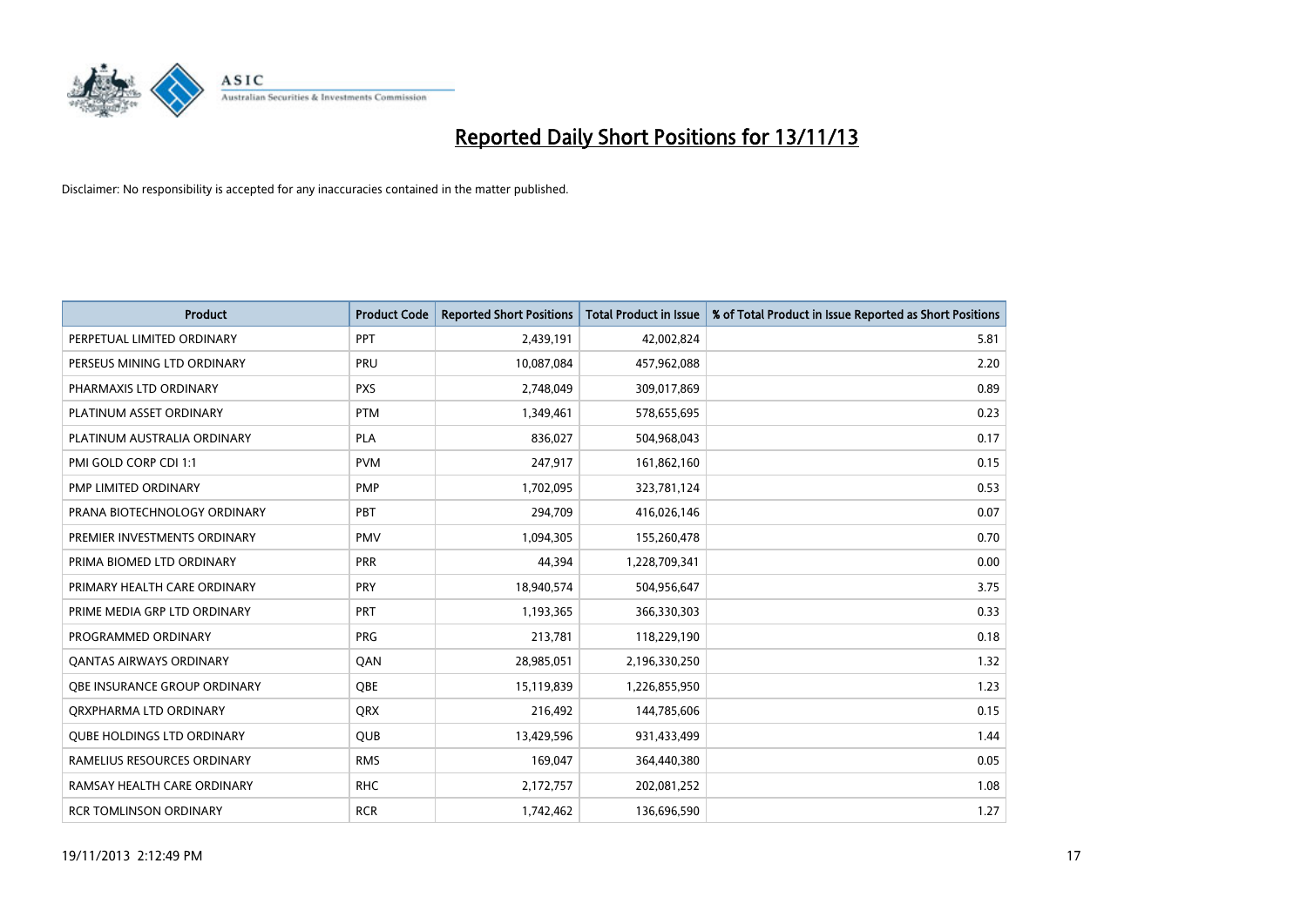

| <b>Product</b>                      | <b>Product Code</b> | <b>Reported Short Positions</b> | <b>Total Product in Issue</b> | % of Total Product in Issue Reported as Short Positions |
|-------------------------------------|---------------------|---------------------------------|-------------------------------|---------------------------------------------------------|
| <b>REA GROUP ORDINARY</b>           | <b>REA</b>          | 968,439                         | 131,714,699                   | 0.74                                                    |
| RECKON LIMITED ORDINARY             | <b>RKN</b>          | 94,680                          | 128,103,484                   | 0.07                                                    |
| <b>RED 5 LIMITED ORDINARY</b>       | <b>RED</b>          | 170,227                         | 759,451,008                   | 0.02                                                    |
| <b>RED FORK ENERGY ORDINARY</b>     | <b>RFE</b>          | 4,159,876                       | 499,551,719                   | 0.83                                                    |
| REDBANK ENERGY LTD ORDINARY         | <b>AEI</b>          | 13                              | 786,287                       | 0.00                                                    |
| REECE AUSTRALIA LTD. ORDINARY       | <b>REH</b>          | 443                             | 99,600,000                    | 0.00                                                    |
| REED RESOURCES LTD ORDINARY         | <b>RDR</b>          | 50,000                          | 523,453,895                   | 0.01                                                    |
| REGIS RESOURCES ORDINARY            | <b>RRL</b>          | 8,777,021                       | 479,664,098                   | 1.83                                                    |
| RESMED INC CDI 10:1                 | <b>RMD</b>          | 12,856,079                      | 1,420,542,770                 | 0.91                                                    |
| <b>RESOLUTE MINING ORDINARY</b>     | <b>RSG</b>          | 9,517,050                       | 640,994,224                   | 1.48                                                    |
| RESOURCE EQUIP LTD ORDINARY         | <b>RQL</b>          | 5,000                           | 249,065,471                   | 0.00                                                    |
| <b>RESOURCE GENERATION ORDINARY</b> | <b>RES</b>          | 224,300                         | 569,396,004                   | 0.04                                                    |
| RETAIL FOOD GROUP ORDINARY          | <b>RFG</b>          | 2,880,234                       | 142,706,772                   | 2.02                                                    |
| REX MINERALS LIMITED ORDINARY       | <b>RXM</b>          | 3,441,019                       | 188,907,284                   | 1.82                                                    |
| <b>RHG LIMITED ORDINARY</b>         | <b>RHG</b>          | 1,085                           | 308,483,177                   | 0.00                                                    |
| RIALTO ENERGY ORDINARY              | <b>RIA</b>          | 41                              | 1,155,765,100                 | 0.00                                                    |
| RIDLEY CORPORATION ORDINARY         | <b>RIC</b>          | 128,684                         | 307,817,071                   | 0.04                                                    |
| RIO TINTO LIMITED ORDINARY          | <b>RIO</b>          | 5,176,544                       | 435,758,720                   | 1.19                                                    |
| <b>ROBUST RESOURCES ORDINARY</b>    | <b>ROL</b>          | 4,000                           | 102,830,646                   | 0.00                                                    |
| ROC OIL COMPANY ORDINARY            | <b>ROC</b>          | 1,185,881                       | 683,235,552                   | 0.17                                                    |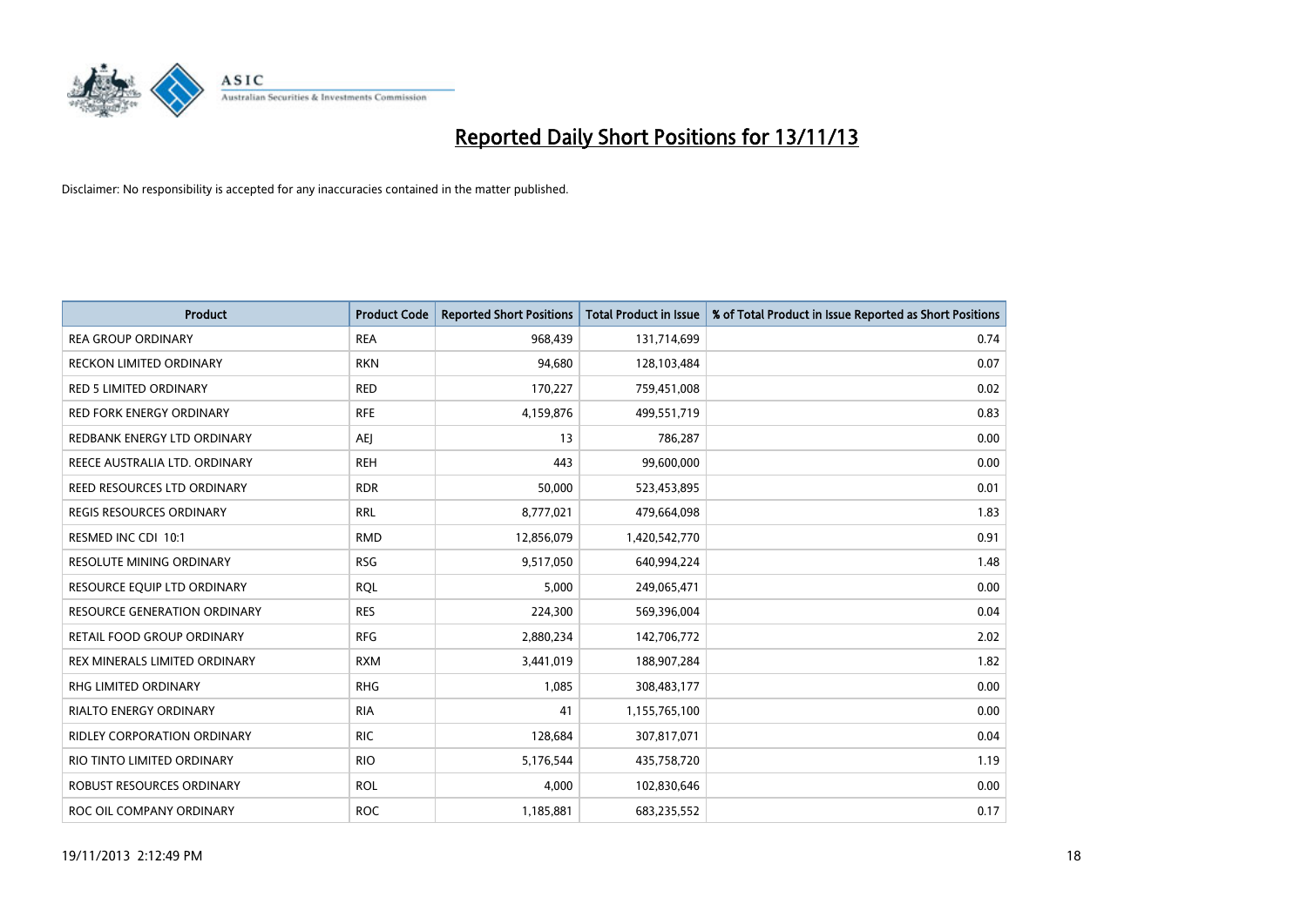

| <b>Product</b>                               | <b>Product Code</b> | <b>Reported Short Positions</b> | <b>Total Product in Issue</b> | % of Total Product in Issue Reported as Short Positions |
|----------------------------------------------|---------------------|---------------------------------|-------------------------------|---------------------------------------------------------|
| ROYAL WOLF HOLDINGS ORDINARY                 | <b>RWH</b>          | 189,393                         | 100,387,052                   | 0.19                                                    |
| <b>RURALCO HOLDINGS ORDINARY</b>             | <b>RHL</b>          | 1,456                           | 55,019,284                    | 0.00                                                    |
| SAI GLOBAL LIMITED ORDINARY                  | SAI                 | 6,883,552                       | 210,730,820                   | 3.27                                                    |
| SALMAT LIMITED ORDINARY                      | <b>SLM</b>          | 998                             | 159,812,799                   | 0.00                                                    |
| SAMSON OIL & GAS LTD ORDINARY                | SSN                 | 1,762,000                       | 2,547,627,193                 | 0.07                                                    |
| SANDFIRE RESOURCES ORDINARY                  | <b>SFR</b>          | 1,308,509                       | 155,640,968                   | 0.84                                                    |
| SANTOS LTD ORDINARY                          | <b>STO</b>          | 3,495,737                       | 970,206,855                   | 0.36                                                    |
| SARACEN MINERAL ORDINARY                     | <b>SAR</b>          | 3,437,440                       | 595,263,186                   | 0.58                                                    |
| <b>SCA PROPERTY GROUP STAPLED SECURITIES</b> | <b>SCP</b>          | 35,656,777                      | 642,417,140                   | 5.55                                                    |
| SEDGMAN LIMITED ORDINARY                     | <b>SDM</b>          | 350,058                         | 223,224,636                   | 0.16                                                    |
| SEEK LIMITED ORDINARY                        | <b>SEK</b>          | 12,879,405                      | 339,132,780                   | 3.80                                                    |
| SELECT HARVESTS ORDINARY                     | SHV                 | 50,701                          | 57,815,720                    | 0.09                                                    |
| SENEX ENERGY LIMITED ORDINARY                | <b>SXY</b>          | 5,783,271                       | 1,144,008,917                 | 0.51                                                    |
| SERVICE STREAM ORDINARY                      | SSM                 | 100                             | 283,418,867                   | 0.00                                                    |
| SEVEN GROUP HOLDINGS ORDINARY                | <b>SVW</b>          | 4,836,457                       | 308,160,281                   | 1.57                                                    |
| SEVEN WEST MEDIA LTD ORDINARY                | <b>SWM</b>          | 7,128,871                       | 999,160,872                   | 0.71                                                    |
| SIGMA PHARMACEUTICAL ORDINARY                | <b>SIP</b>          | 3,186,706                       | 1,125,275,419                 | 0.28                                                    |
| SILEX SYSTEMS ORDINARY                       | <b>SLX</b>          | 2,619,044                       | 170,252,909                   | 1.54                                                    |
| SILVER CHEF LIMITED ORDINARY                 | SIV                 | 1,391                           | 29,333,629                    | 0.00                                                    |
| SILVER LAKE RESOURCE ORDINARY                | <b>SLR</b>          | 16,366,084                      | 437,594,758                   | 3.74                                                    |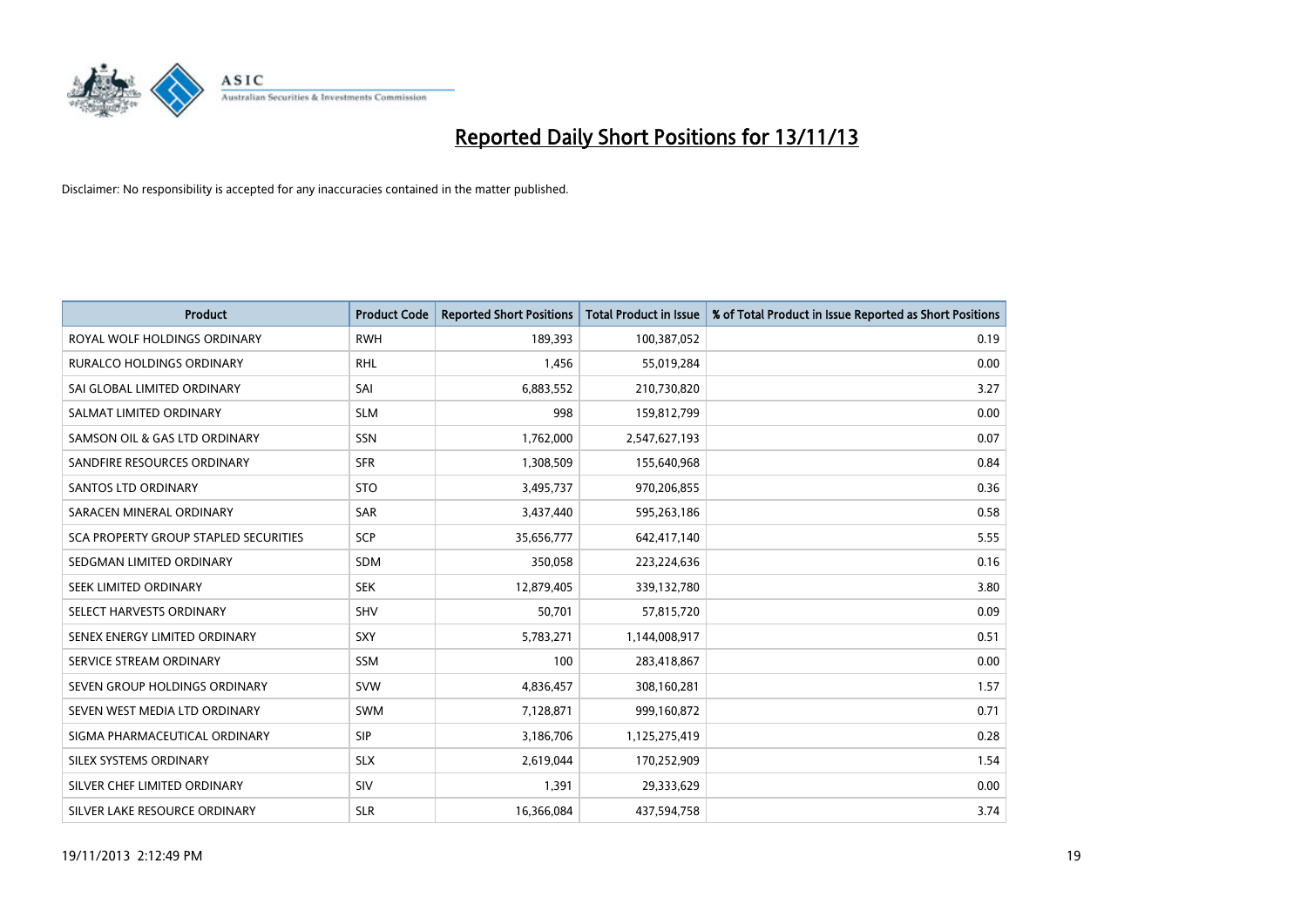

| <b>Product</b>                           | <b>Product Code</b> | <b>Reported Short Positions</b> | <b>Total Product in Issue</b> | % of Total Product in Issue Reported as Short Positions |
|------------------------------------------|---------------------|---------------------------------|-------------------------------|---------------------------------------------------------|
| SIMS METAL MGMT LTD ORDINARY             | SGM                 | 13,174,579                      | 204,343,252                   | 6.45                                                    |
| SINGAPORE TELECOMM. CHESS DEPOSITARY INT | SGT                 | 1,887,635                       | 155,334,918                   | 1.22                                                    |
| SINO GAS ENERGY ORDINARY                 | <b>SEH</b>          | 24,904                          | 1,260,599,004                 | 0.00                                                    |
| SIRIUS RESOURCES NL ORDINARY             | <b>SIR</b>          | 6,896,152                       | 261,930,167                   | 2.63                                                    |
| SIRTEX MEDICAL ORDINARY                  | <b>SRX</b>          | 477,239                         | 56,108,439                    | 0.85                                                    |
| SKILLED GROUP LTD ORDINARY               | <b>SKE</b>          | 5,623,698                       | 233,871,364                   | 2.40                                                    |
| <b>SKY NETWORK ORDINARY</b>              | <b>SKT</b>          | 1.257                           | 389,139,785                   | 0.00                                                    |
| SKYCITY ENT GRP LTD ORDINARY             | <b>SKC</b>          | 3,580,301                       | 580,016,676                   | 0.62                                                    |
| <b>SLATER &amp; GORDON ORDINARY</b>      | SGH                 | 90,976                          | 201,758,096                   | 0.05                                                    |
| SMS MANAGEMENT, ORDINARY                 | <b>SMX</b>          | 3,557,093                       | 70,099,763                    | 5.07                                                    |
| SONIC HEALTHCARE ORDINARY                | <b>SHL</b>          | 4,758,496                       | 400,511,056                   | 1.19                                                    |
| SOUL PATTINSON (W.H) ORDINARY            | SOL                 | 97,572                          | 239,395,320                   | 0.04                                                    |
| SOUTH BOULDER MINES ORDINARY             | <b>STB</b>          | 1                               | 127,952,826                   | 0.00                                                    |
| SP AUSNET STAPLED SECURITIES             | SPN                 | 36,823,804                      | 3,376,325,523                 | 1.09                                                    |
| SPARK INFRASTRUCTURE STAPLED NOTE & UNIT | SKI                 | 47,667,452                      | 1,326,734,264                 | 3.59                                                    |
| SPDR 200 FUND ETF UNITS                  | STW                 | 89,100                          | 44,678,688                    | 0.20                                                    |
| SPDR 200 RESOURCES ETF UNITS             | <b>OZR</b>          | 66,188                          | 1,501,132                     | 4.41                                                    |
| SPDR SMALL ORDS ETF UNITS                | SSO                 | 199,018                         | 800,855                       | 24.85                                                   |
| SPECIALTY FASHION ORDINARY               | <b>SFH</b>          | 50,869                          | 192,236,121                   | 0.03                                                    |
| ST BARBARA LIMITED ORDINARY              | <b>SBM</b>          | 10,791,942                      | 488.074.077                   | 2.21                                                    |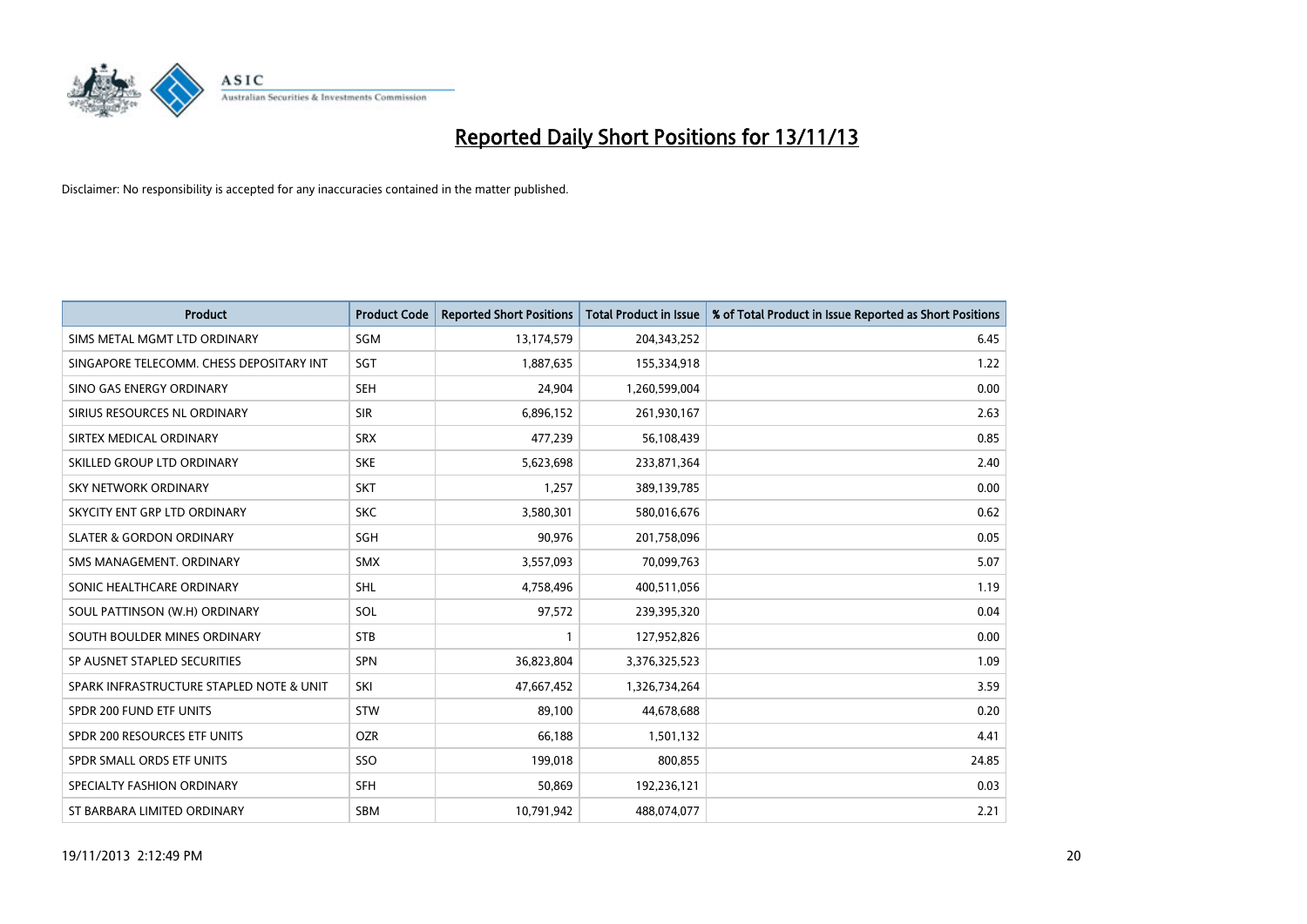

| <b>Product</b>                   | <b>Product Code</b> | <b>Reported Short Positions</b> | <b>Total Product in Issue</b> | % of Total Product in Issue Reported as Short Positions |
|----------------------------------|---------------------|---------------------------------|-------------------------------|---------------------------------------------------------|
| STARPHARMA HOLDINGS ORDINARY     | <b>SPL</b>          | 14,999,444                      | 284,164,948                   | 5.28                                                    |
| STEADFAST GROUP LTD ORDINARY     | <b>SDF</b>          | 159,718                         | 500,873,408                   | 0.03                                                    |
| STHN CROSS MEDIA ORDINARY        | <b>SXL</b>          | 9,410,600                       | 705,099,800                   | 1.33                                                    |
| STOCKLAND UNITS/ORD STAPLED      | SGP                 | 14,536,567                      | 2,305,750,747                 | 0.63                                                    |
| STRAITS RES LTD. ORDINARY        | SRO                 | 31,522                          | 1,164,150,159                 | 0.00                                                    |
| STRIKE ENERGY LTD ORDINARY       | <b>STX</b>          | 5,000                           | 706,519,664                   | 0.00                                                    |
| STW COMMUNICATIONS ORDINARY      | <b>SGN</b>          | 1,462,573                       | 403,828,512                   | 0.36                                                    |
| SUNCORP GROUP LTD ORDINARY       | <b>SUN</b>          | 3,272,855                       | 1,286,600,980                 | 0.25                                                    |
| SUNDANCE ENERGY ORDINARY         | <b>SEA</b>          | 717,794                         | 462,611,982                   | 0.16                                                    |
| SUNDANCE RESOURCES ORDINARY      | <b>SDL</b>          | 57,269,757                      | 3,073,110,985                 | 1.86                                                    |
| SUNLAND GROUP LTD ORDINARY       | <b>SDG</b>          | 55,248                          | 181,710,087                   | 0.03                                                    |
| SUPER RET REP LTD ORDINARY       | <b>SUL</b>          | 1,221,383                       | 196,731,620                   | 0.62                                                    |
| SYD AIRPORT STAPLED US PROHIBIT. | <b>SYD</b>          | 23,761,459                      | 2,194,322,759                 | 1.08                                                    |
| SYRAH RESOURCES ORDINARY         | <b>SYR</b>          | 2,435,402                       | 148,410,123                   | 1.64                                                    |
| TABCORP HOLDINGS LTD ORDINARY    | <b>TAH</b>          | 20,601,361                      | 754,274,706                   | 2.73                                                    |
| TANAMI GOLD NL ORDINARY          | <b>TAM</b>          | 178,918                         | 587,548,523                   | 0.03                                                    |
| TAP OIL LIMITED ORDINARY         | <b>TAP</b>          | 220,726                         | 241,608,606                   | 0.09                                                    |
| TASSAL GROUP LIMITED ORDINARY    | <b>TGR</b>          | 69,496                          | 146,507,029                   | 0.05                                                    |
| <b>TATTS GROUP LTD ORDINARY</b>  | <b>TTS</b>          | 11,291,920                      | 1,416,867,821                 | 0.80                                                    |
| TELECOM CORPORATION ORDINARY     | <b>TEL</b>          | 4,576,979                       | 1,822,303,137                 | 0.25                                                    |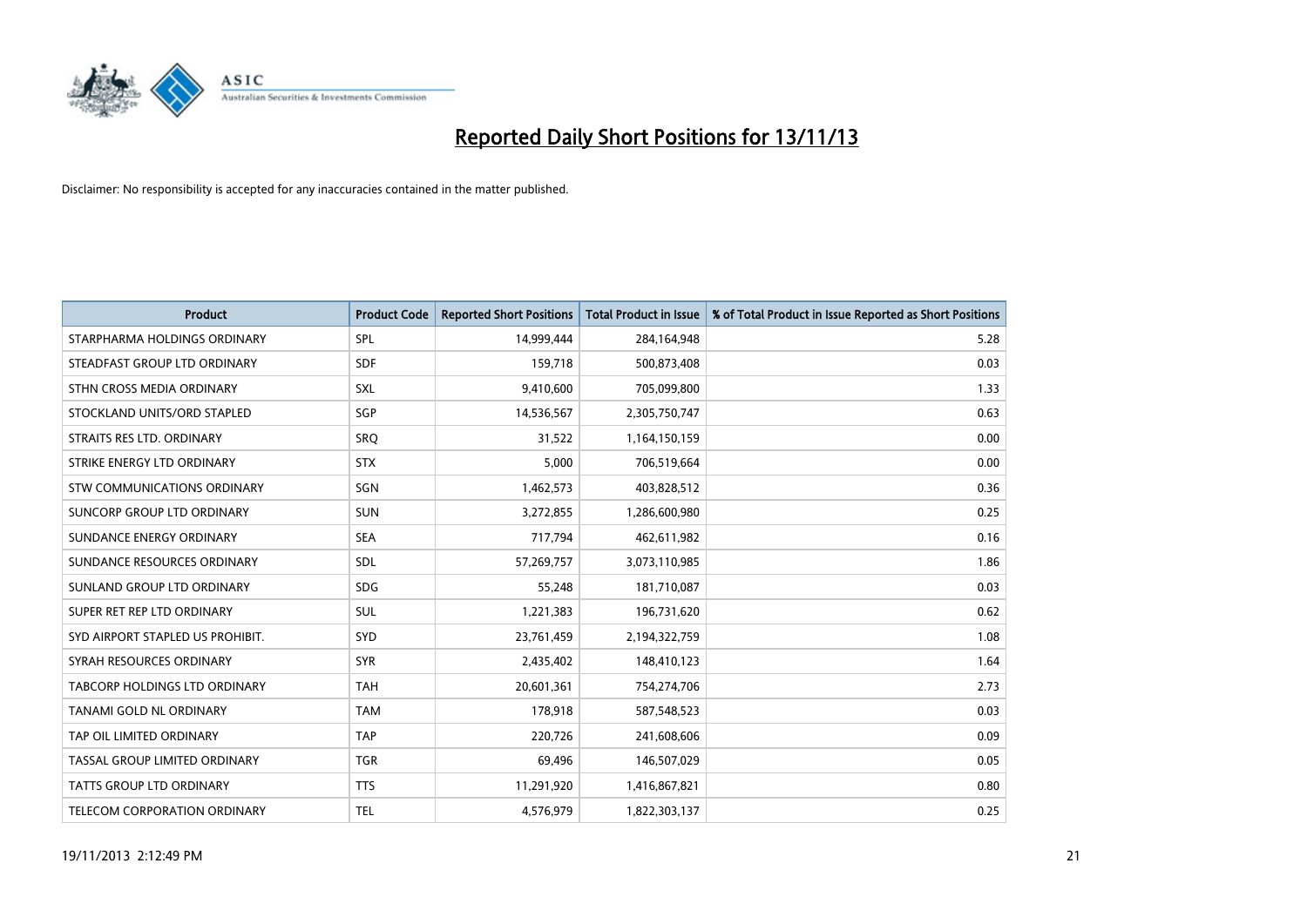

| <b>Product</b>                        | <b>Product Code</b> | <b>Reported Short Positions</b> | <b>Total Product in Issue</b> | % of Total Product in Issue Reported as Short Positions |
|---------------------------------------|---------------------|---------------------------------|-------------------------------|---------------------------------------------------------|
| <b>TELSTRA CORPORATION, ORDINARY</b>  | <b>TLS</b>          | 10,017,731                      | 12,443,074,357                | 0.08                                                    |
| TEN NETWORK HOLDINGS ORDINARY         | <b>TEN</b>          | 139,036,142                     | 2,586,970,845                 | 5.37                                                    |
| TERANGA GOLD CORP CDI 1:1             | <b>TGZ</b>          | 888,220                         | 171,381,816                   | 0.52                                                    |
| TFS CORPORATION LTD ORDINARY          | <b>TFC</b>          | 152,936                         | 282,157,408                   | 0.05                                                    |
| THE REJECT SHOP ORDINARY              | <b>TRS</b>          | 2,185,977                       | 28,826,248                    | 7.58                                                    |
| THORN GROUP LIMITED ORDINARY          | <b>TGA</b>          | 50,231                          | 148,897,155                   | 0.03                                                    |
| TIGER RESOURCES ORDINARY              | <b>TGS</b>          | 4,936,834                       | 774,770,269                   | 0.64                                                    |
| TITAN ENERGY SERVICE ORDINARY         | <b>TTN</b>          | 80,081                          | 48,866,894                    | 0.16                                                    |
| TOLL HOLDINGS LTD ORDINARY            | <b>TOL</b>          | 25,793,311                      | 717,133,875                   | 3.60                                                    |
| TORO ENERGY LIMITED ORDINARY          | <b>TOE</b>          | 139,845                         | 1,041,936,676                 | 0.01                                                    |
| TOX FREE SOLUTIONS ORDINARY           | <b>TOX</b>          | 1,317,334                       | 133,222,359                   | 0.99                                                    |
| TPG TELECOM LIMITED ORDINARY          | <b>TPM</b>          | 2,483,271                       | 793,808,141                   | 0.31                                                    |
| <b>TRADE ME GROUP ORDINARY</b>        | <b>TME</b>          | 568,580                         | 396,261,129                   | 0.14                                                    |
| <b>TRANSFIELD SERVICES ORDINARY</b>   | <b>TSE</b>          | 43,083,891                      | 512,457,716                   | 8.41                                                    |
| TRANSPACIFIC INDUST, ORDINARY         | <b>TPI</b>          | 25,106,966                      | 1,578,563,490                 | 1.59                                                    |
| TRANSURBAN GROUP TRIPLE STAPLED SEC.  | <b>TCL</b>          | 2,305,925                       | 1,485,500,376                 | 0.16                                                    |
| <b>TREASURY GROUP ORDINARY</b>        | <b>TRG</b>          | 25,914                          | 23,070,755                    | 0.11                                                    |
| TREASURY WINE ESTATE ORDINARY         | <b>TWE</b>          | 28,007,800                      | 647,227,144                   | 4.33                                                    |
| TROY RESOURCES LTD ORDINARY           | <b>TRY</b>          | 366,393                         | 167,730,292                   | 0.22                                                    |
| TWENTY-FIRST FOX INC A NON-VOTING CDI | <b>FOXLV</b>        | 1,115,254                       | 15,860,144                    | 7.03                                                    |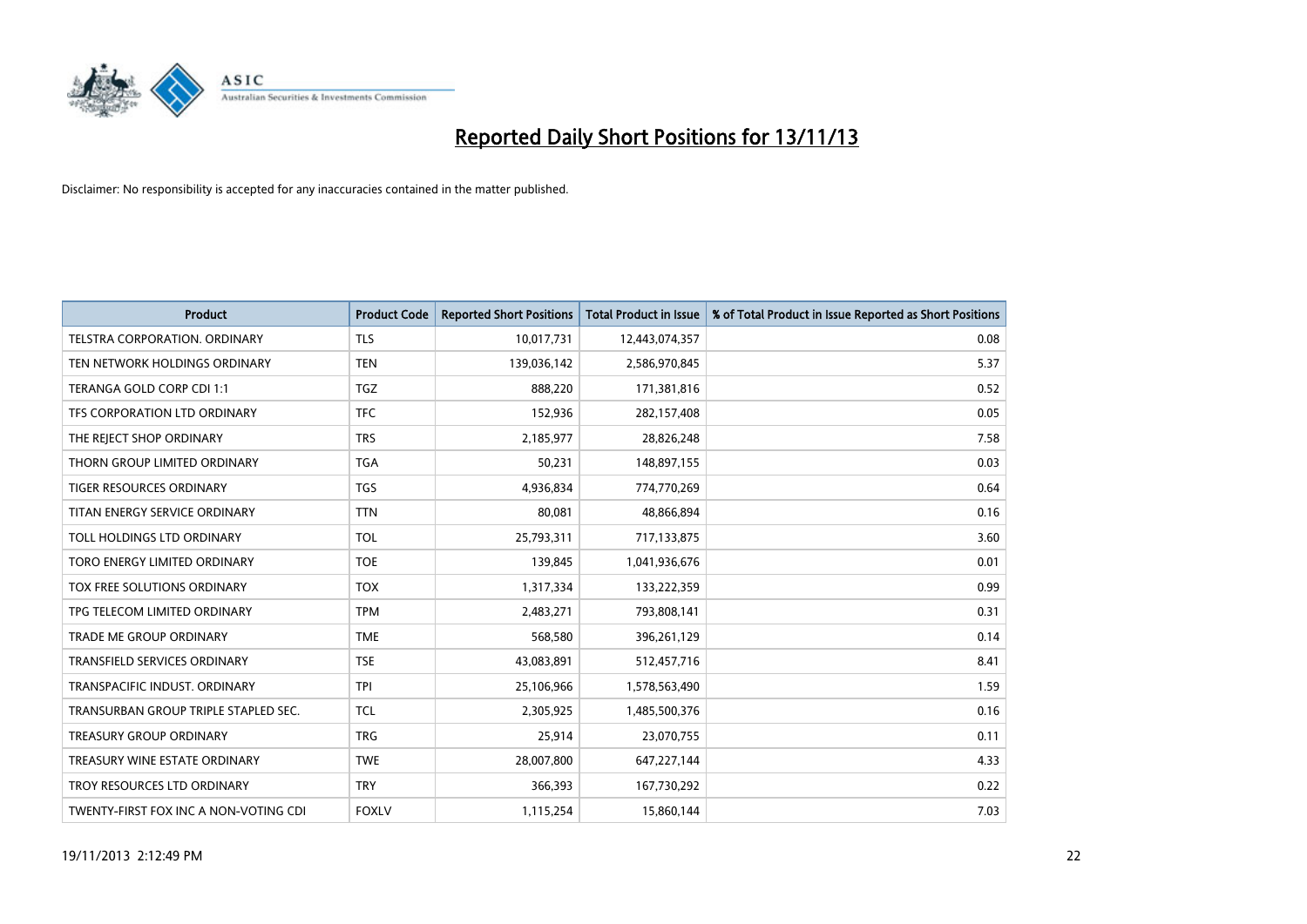

| <b>Product</b>                          | <b>Product Code</b> | <b>Reported Short Positions</b> | <b>Total Product in Issue</b> | % of Total Product in Issue Reported as Short Positions |
|-----------------------------------------|---------------------|---------------------------------|-------------------------------|---------------------------------------------------------|
| TWENTY-FIRST FOX INC B VOTING CDI       | <b>FOX</b>          | 952,930                         | 209,205,592                   | 0.46                                                    |
| UGL LIMITED ORDINARY                    | UGL                 | 18,964,063                      | 166,511,240                   | 11.39                                                   |
| UNILIFE CORPORATION CDI 6:1             | <b>UNS</b>          | 7,954                           | 284,039,004                   | 0.00                                                    |
| UXC LIMITED ORDINARY                    | <b>UXC</b>          | 867,568                         | 315,397,202                   | 0.28                                                    |
| <b>VENTURE MINERALS ORDINARY</b>        | <b>VMS</b>          | 193,000                         | 287,320,170                   | 0.07                                                    |
| <b>VILLAGE ROADSHOW LTD ORDINARY</b>    | <b>VRL</b>          | 392,364                         | 159,486,203                   | 0.25                                                    |
| <b>VIRGIN AUS HLDG LTD ORDINARY</b>     | <b>VAH</b>          | 138,046,651                     | 2,589,840,317                 | 5.33                                                    |
| <b>VIRTUS HEALTH LTD ORDINARY</b>       | <b>VRT</b>          | 3,429                           | 79,536,601                    | 0.00                                                    |
| VISION EYE INSTITUTE ORDINARY           | <b>VEI</b>          | 232,589                         | 160,657,741                   | 0.14                                                    |
| <b>VOCUS COMMS LTD ORDINARY</b>         | <b>VOC</b>          | 5,000                           | 80,630,790                    | 0.01                                                    |
| WARRNAMBOOL CHEESE ORDINARY             | <b>WCB</b>          | 11,299                          | 55,969,511                    | 0.02                                                    |
| <b>WATPAC LIMITED ORDINARY</b>          | <b>WTP</b>          | 190                             | 184,332,526                   | 0.00                                                    |
| WEBIET LIMITED ORDINARY                 | <b>WEB</b>          | 2,825,711                       | 79,397,959                    | 3.56                                                    |
| WESFARMERS LIMITED DEFERRED SETTLEMENT  | WESDA               | 30,134,508                      | 994,208,011                   | 3.03                                                    |
| WESFARMERS LIMITED PART PROTECT DEF SET | WESDC               | 14,432                          | 148,636,387                   | 0.01                                                    |
| WESTERN AREAS LTD ORDINARY              | <b>WSA</b>          | 20,035,619                      | 196,862,806                   | 10.18                                                   |
| WESTERN DESERT RES. ORDINARY            | <b>WDR</b>          | 3,380,952                       | 440,569,723                   | 0.77                                                    |
| WESTFIELD GROUP ORD/UNIT STAPLED SEC    | <b>WDC</b>          | 5,581,292                       | 2,113,501,814                 | 0.26                                                    |
| WESTFIELD RETAIL TST UNIT STAPLED       | <b>WRT</b>          | 22,283,011                      | 2,995,945,800                 | 0.74                                                    |
| WESTPAC BANKING CORP ORDINARY           | <b>WBC</b>          | 26,471,059                      | 3,109,048,309                 | 0.85                                                    |